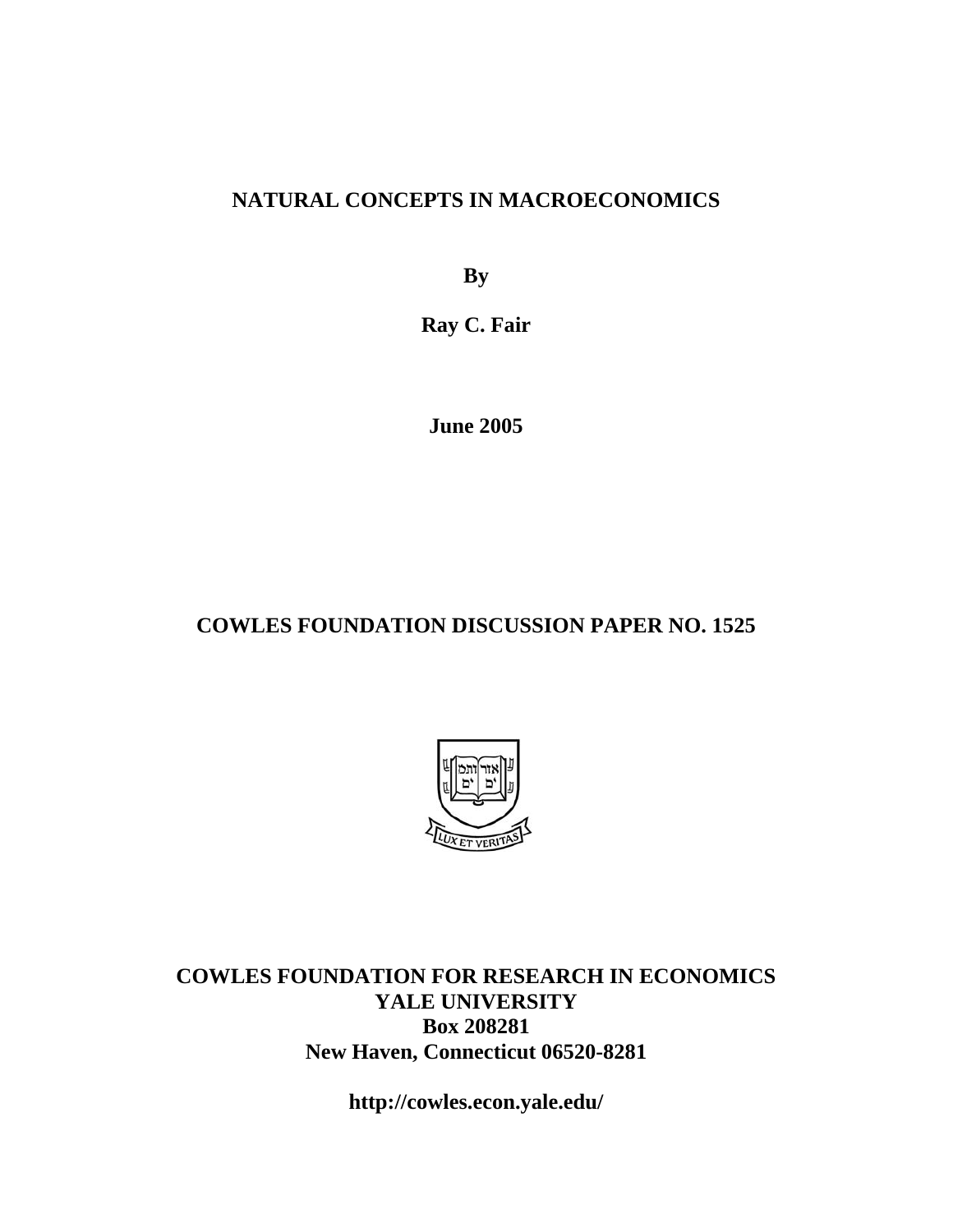# **Natural Concepts in Macroeconomics**

**Ray C. Fair**<sup>∗</sup>

**June 2005**

#### **Abstract**

Ragnar Frisch proposed in 1936 a procedure for estimating natural variable values by modifying what are now called structural macroeconometric models. This paper shows that Frisch's procedure can be used to illuminate natural concepts using today's models. The procedure also forces one to be precise regarding the assumptions used in moving from a short-run model to a medium-run or long-run model.

## **1 Introduction**

Natural concepts play an important role in macroeconomics. Wicksell (1898) originated the idea of a natural rate of interest, and recently there has been renewed interest in this concept.<sup>1</sup> Friedman (1968) and Phelps (1968) originated the idea of a natural rate of unemployment, and a huge literature developed from this work. From early on economists have struggled with defining and measuring natural values. An early attempt at this is in an important paper by Frisch (1936). At the

<sup>∗</sup>Cowles Foundation and International Center for Finance, Yale University, New Haven, CT 06520-8281. Voice: 203-432-3715; Fax: 203-432-6167; e-mail: ray.fair@yale.edu; website: *fairmodel.econ.yale.edu*. I am indebted to William Brainard for helpful comments.

<sup>&</sup>lt;sup>1</sup>See Bomfim (1997), Orphanides and Williams (2002), Laubach and Williams (2003), and Woodford (2003).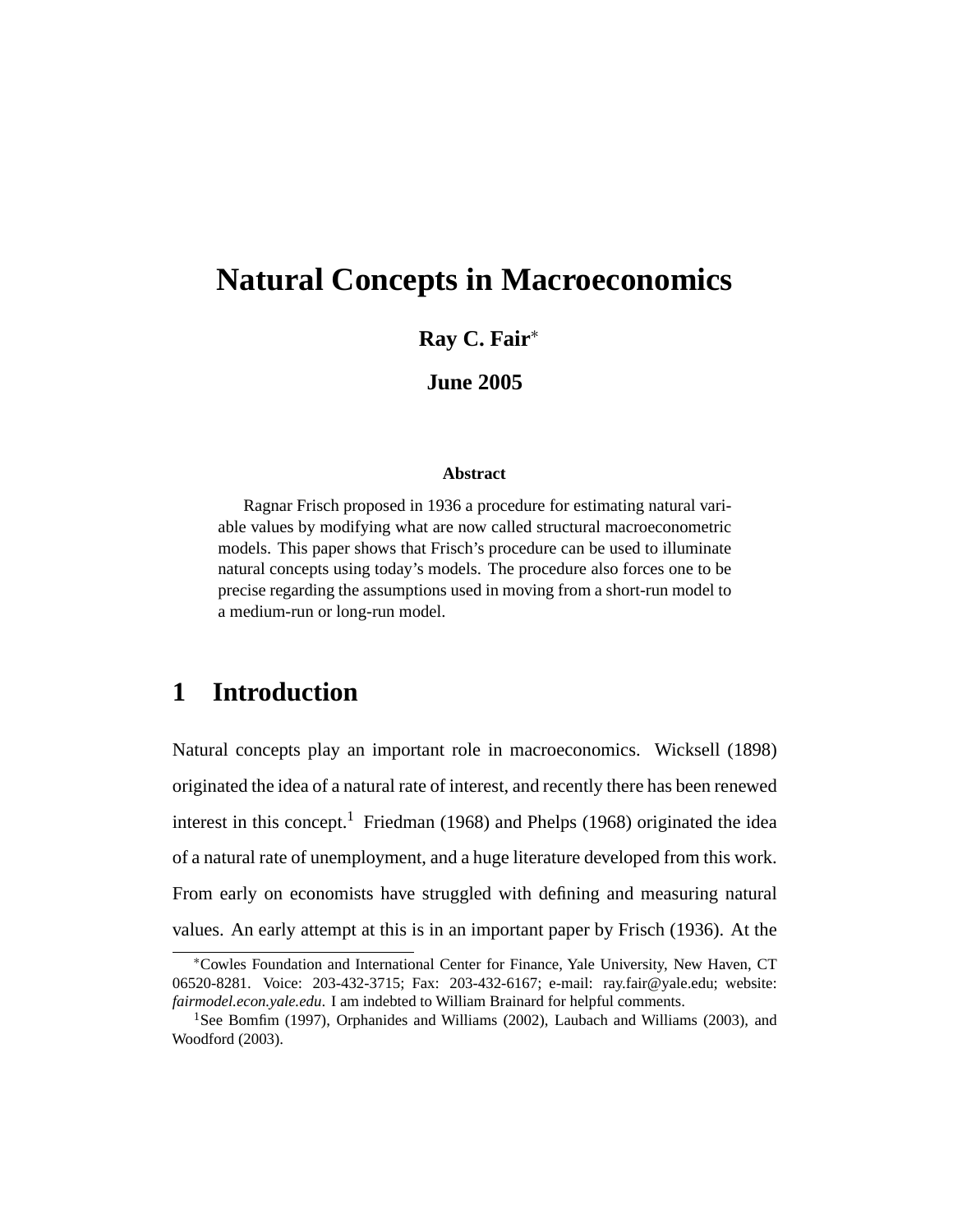1935 meeting of the Econometric Society, Frisch, Breit, F.G. Koopmans, Marschak, and Tinbergen had discussions of Wicksell's concept of the natural interest rate and more generally of what was to be "understood by a 'natural' or 'equilibrium' position of a certain set of economic variables."2 Frisch's paper is an outcome of this discussion. This is a fascinating paper for its time, and I argue in this paper that Frisch's basic idea can be used to illuminate natural concepts in today's structural macroeconometric models. Using his procedure makes clear the assumptions that are behind the measurement of natural variable values.

It will be seen that Frisch's procedure requires more theory than does the timeseries approach to measuring natural values, where various time-series processes are postulated for the variables of interest, from which natural values are estimated. For examples of the time-series approach, see Watson (1986), Clark (1987), and Kuttner (1994) for estimates of the natural rate of output, see Staiger et al. (1997), Gordon (1998), and Laubach (2001) for estimates of the natural rate of unemployment, and see Laubach and Williams (2003) for estimates of the natural rate of interest.

Frisch's idea is also relevant for the short-run, medium-run, long-run debate in macroeconomics. Tobin (1980) drew a distinction between the long run, where Friedman and Phelps may be relevant, and the short run, where Keynesian ideas may be relevant. Lucas (1981) sharply criticized this distinction, arguing that the long run is just a sequence of short runs and the two must be consistent. Solow (2000), in his discussion of the medium run, addresses this question in his usual pragmatic way. While conceding Lucas's point ("How does someone who is being

 ${}^{2}$ Frisch (1936), p. 100.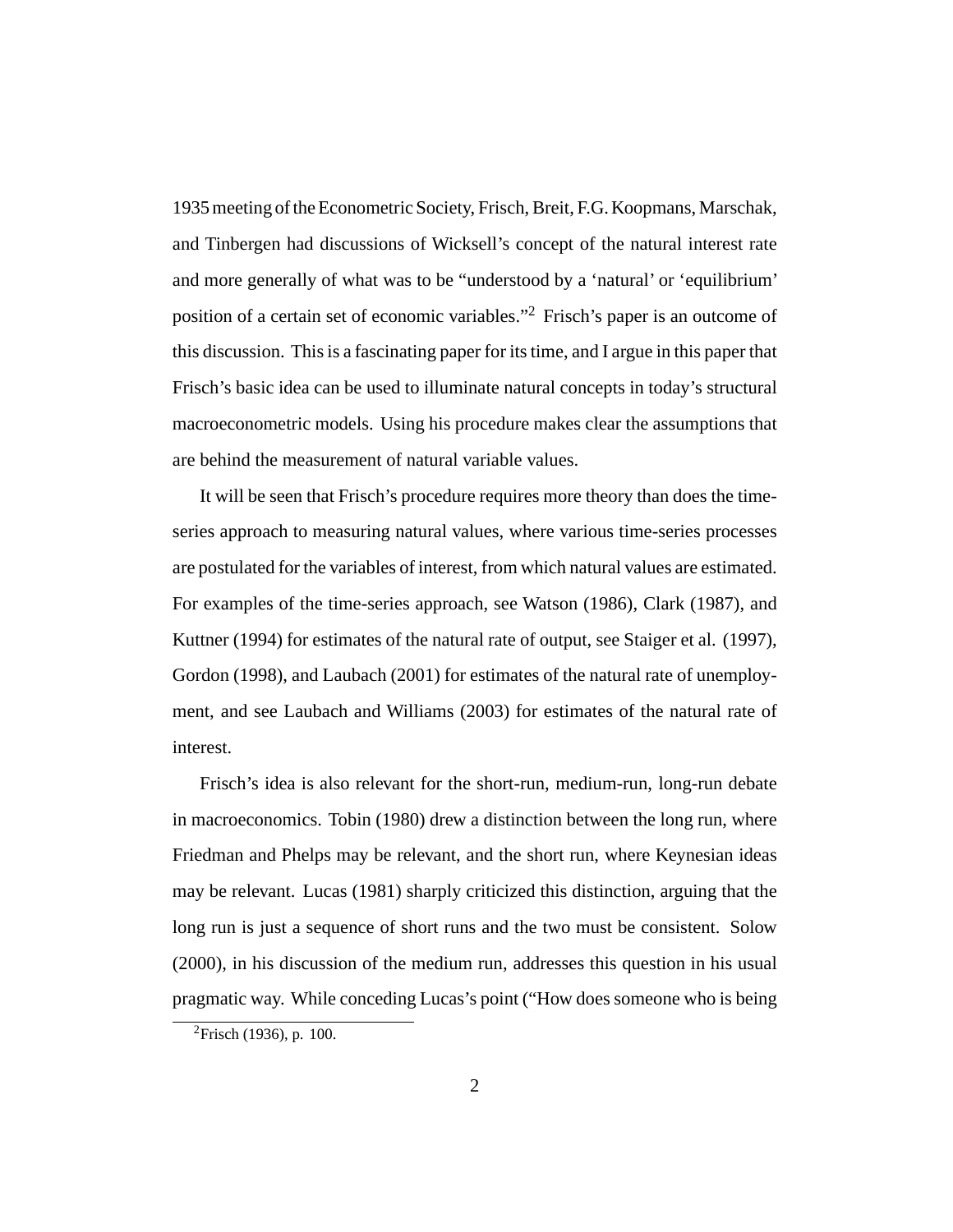Keynesian from quarter to quarter ever stop?"—p. 157), he argues that research may best progress at this point by being practical:

"I can easily imagine that there is a 'true' macrodynamics, valid at every time scale. But it is fearfully complicated, and nobody has a very good grip on it. At short time scales, I think, something sort of 'Keynesian' is a good approximation, and surely better than anything straight 'neoclassical.' At very long time scales, the interesting questions are best studied in a neoclassical framework, and attention to the Keynesian side of things would be a minor distraction. At the five-to-ten-year scale, we have to piece things together as best we can, and look for a hybrid model that will do the job" (p. 158).

It will be seen that Frisch's procedure is a way of dealing with this short-run, medium-run, long-run issue.

Section 2 presents Frisch's procedure using Wicksell's model as an example. Section 3 then applies the procedure to a macroeconomic model. A numerical example using Frisch's procedure and this model is presented in Section 4. Section 5 concludes with a brief discussion of an alternative approach to policy that does not use natural concepts, namely the optimal control procedure. A numerical example using this procedure is presented in Section 5.

### **2 Frisch's Procedure**

Frisch begins with a set of  $n$  independent dynamic structural relations, which may be nonlinear. They can be in discrete or continuous time. Using discrete time, the model is a set of nonlinear structural difference equations. To represent Wicksell's theory, Frisch uses the two equations: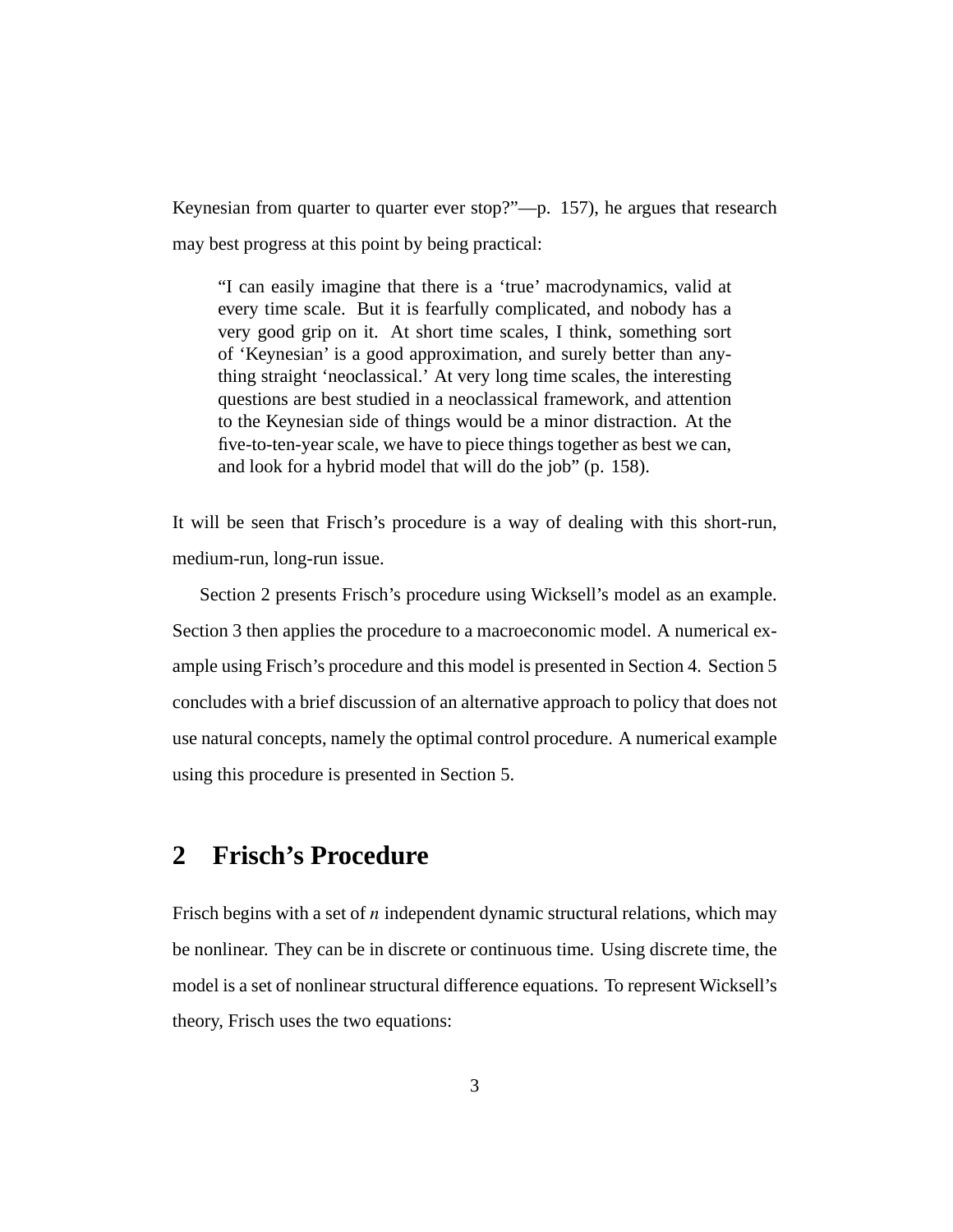$$
S_t = F(\rho_t, etc.)
$$
 [1]

$$
I_t = G(\rho_t, \text{etc.})
$$
 [2]

where  $S_t$  is saving,  $I_t$  is investment, and  $\rho_t$  is the actual interest rate. "etc." refers to all the other variables in the equations, which can differ from equation to equation.

In today's notation one can think of Frisch's n independent dynamic structural relations as a structural macroeconometric model—the kind of model that Tinbergen (1939) pioneered and that was the main focus of the Cowles Commission— Koopmans (1950), Hood and Koopmans (1953). My multicountry (MC) econometric model—Fair (2004)—is of this type, and it is used as the example in Section 3. These models consist of estimated structural equations and identities. Because they are designed to try to fit the short-run fluctuations in the data well and possibly to make real-time forecasts, they are usually referred to as shortrun models. This is not to say that long-run issues are completely ignored in the specification and estimation of the equations, but if there is a trade-off between short-run explanatory power and long-run issues, the short-run specification may dominate. Ideally, of course, if one had the macrodynamics specified correctly, there should be no trade-off, but, as Solow notes, we are probably not there yet. In the following discussion Frisch's  $n$  independent dynamic structural relations will be called the "estimated" model. I could have called it the "short-run" model, but I prefer "estimated" because there is nothing that rules out (in the long run?) an estimated model having good medium-run and long-run explanatory power as well as good short-run explanatory power.

Frisch first points out that one obvious concept of equilibrium values in a model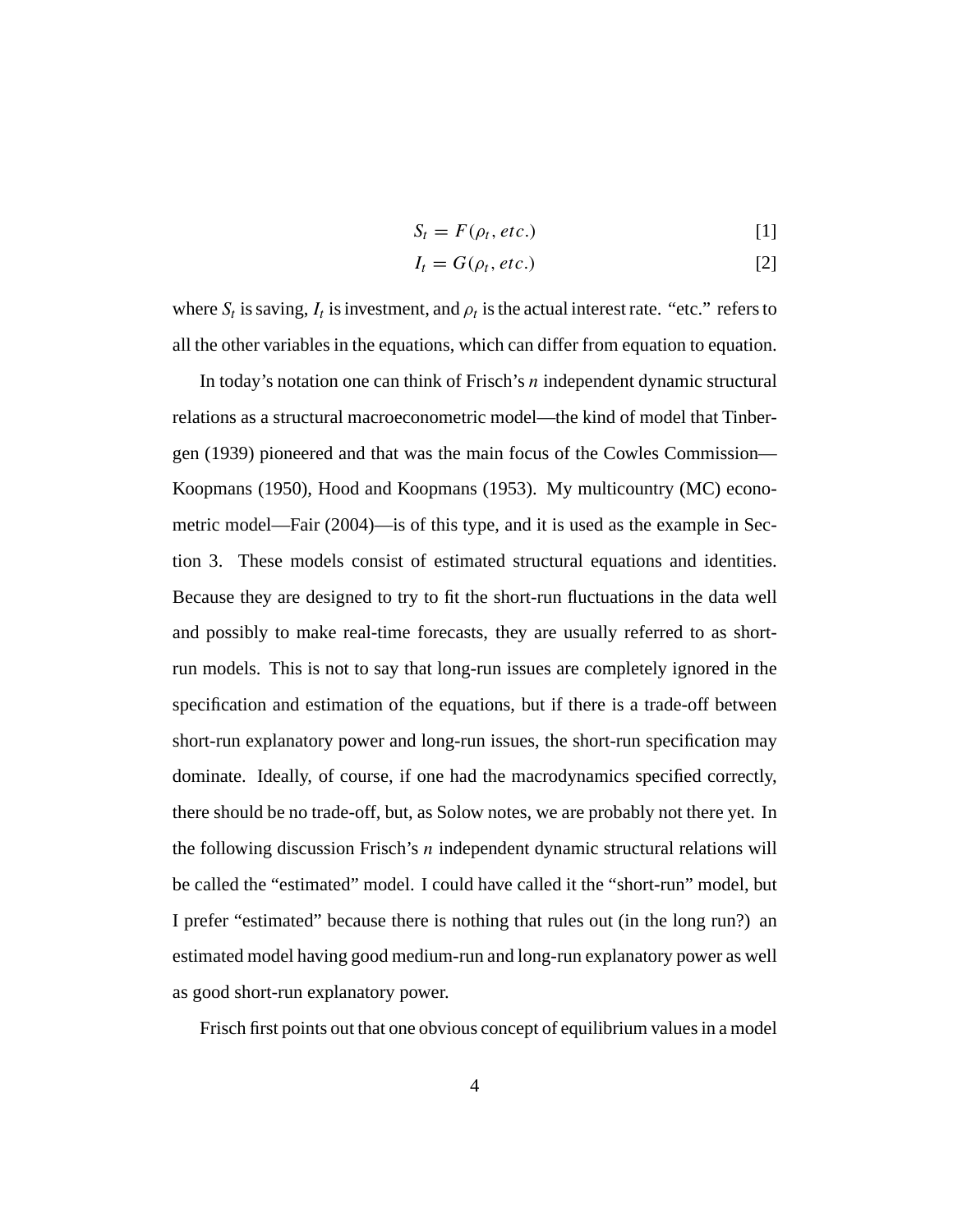are values that would exist in a stationary state<sup>3</sup> if the model had one and if the system were stable around at least small disturbances. Regarding this concept he then states that "...as the tendency to formulate the economic reasoning in exact dynamic mathematical terms gains ground, it is probably that this concept of 'normality' will prevail more and more. But at present the notion of 'normal' values is in economics most frequently used in a different sense" (p. 102). This is an interesting statement of Frisch's. He clearly thought that dynamic economic modeling would improve over time to the point where one would have confidence in a model's long-run properties, i.e., (in the present notation) in an *estimated* model's long-run properties. If Solow is right, we are still not there after 69 years. So Frisch's idea that we can't simply stop with the estimated model may still be relevant. In other words, we may not be able with any confidence to use an estimated model to derived normal or natural values.

Frisch's idea of deriving normal or natural values that are different from steady state values involves three steps. The first step is pick a set of m variables ( $m \le n$ ) to be the "equilibrium analyzed" variables. These are variables that will have "normal" values. In the Wicksell example, Frisch takes  $S_t$ ,  $I_t$ , and  $\rho_t$  to be these types of variables, so  $m$  is 3. Although Frisch does not discuss this, to make sense of this example, an equation for  $\rho_t$  must be postulated:

$$
\rho_t = H(\text{etc.}) \tag{3}
$$

With this third equation, *n* is now 3. Otherwise *m* would be greater than  $n<sup>4</sup>$ . The

 $3$ Frisch discusses stationary states, but his discussion could easily be extended to steady states. For the rest of this paper I will use the phrase "steady states" instead of "stationary states."

 ${}^{4}$ In fact, Frisch probably had in mind for this example a much larger model within which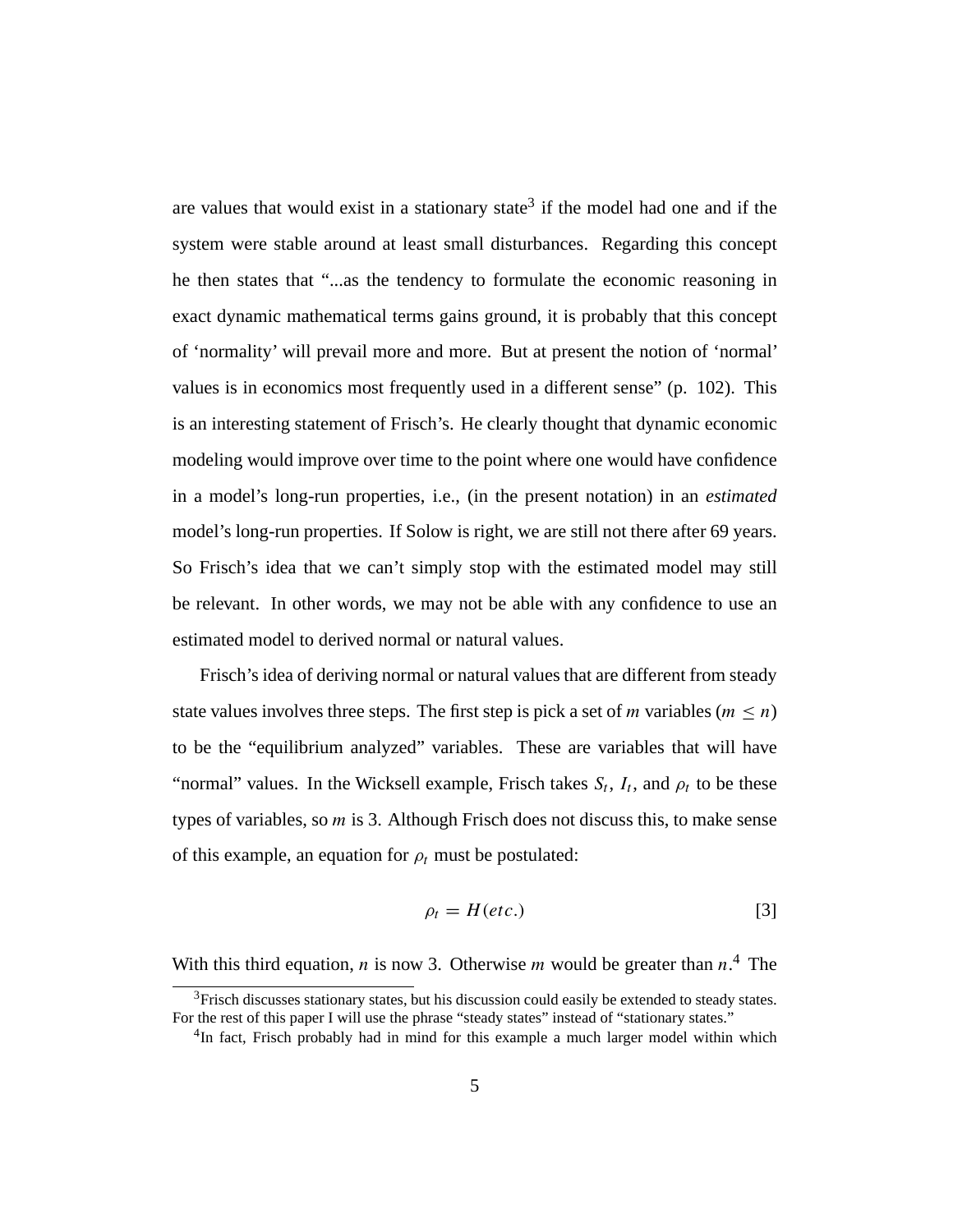structural model thus consists of equations [1], [2], and [3].

The second step is to add  $k$  "supplementary hypothetical equations." These equations will usually be in the normal values of the variables. Normal values are distinguished from actual values by having bars over them. In the Wicksell example, one supplementary hypothetical equation is added:

$$
\bar{S}_t = \bar{I}_t \tag{4}
$$

Each supplementary hypothetical equation replaces an equation in the structural model. In this case equation [4] replaces equation [3].

The third step is to select  $h = m - k$  of the structural equations and put bars over the variables in the equations.<sup>5</sup> Frisch calls this the "barring process." In the Wicksell example equations [1] and [2] are selected:

$$
\bar{S}_t = F(\bar{\rho}_t, etc.)
$$
 [5]

$$
\bar{I}_t = G(\bar{\rho}_t, etc.)
$$
 [6]

The new model, which will be called the "barred" model, consists of equations [4], [5], and [6]. Solving this model yields:

$$
F(\bar{\rho}_t, etc.) = G(\bar{\rho}_t, etc.)
$$
 [7]

The natural rate of interest,  $\bar{\rho}_t$ , is the solution of equation [7]. This is not, of course, the solution for  $\rho_t$  from the estimated model, namely, equations [1], [2], and [3]. In

equations [1] and [2] were imbedded. For present purposes it is sufficient just to add equation [3]. Although Frisch allowed  $m$  to be less than  $n$ , it seems in most cases that  $m$  can simply be taken to be  $n$ , which means that all the endogenous variables will be "equilibrium analyzed" variables.

<sup>&</sup>lt;sup>5</sup>If *m* is equal to *n* (see footnote 4), then bars are put over the current values of all the endogenous variables in the remaining equations, i.e., in the equations not replaced by the supplementary hypothetical equations.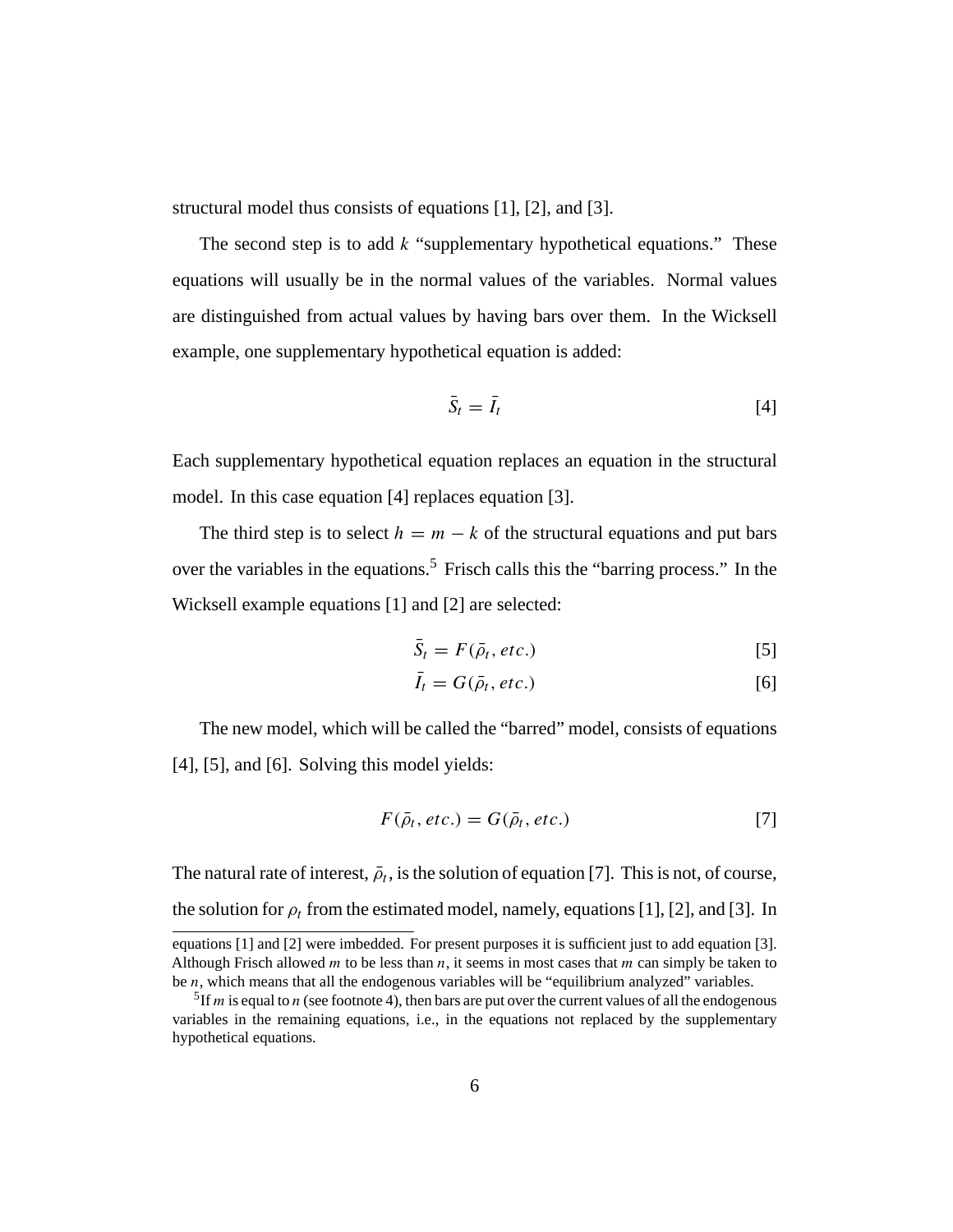the estimated model, saving does not necessarily equal investment,<sup>6</sup> and the actual interest rate is not determined by an equation like [7].

The "supplementary hypothetical equations" are, of course, key to this analysis. Frisch points out that there is no formal rule for choosing these equations; it is the decision of the theorist. If the theorist makes "a happy choice, he may get a tool of great value in describing and explaining the forces that produce the change from one moment to the next" (p. 104). The supplementary hypothetical equations are not estimated, and so the choice for these equations must be made on some criterion other than fitting the short-run fluctuations in the data well. In other words, the barred model is not completely estimated, and its worth depends on how good the supplementary hypothetical equations are in capturing the true equilibrium or long-run nature of the economy.

Frisch was clear in pointing out that the normal values, i.e., the solution values from the barred model, change over time because they depend on the variables in "etc." In modern notation, the normal values depend on the initial conditions as reflected in lagged variable values and on any current exogenous-variable values.

Returning to the Wicksell example, one can consider two possible estimates of the natural rate of interest. One is the steady state value (assuming it exists) from the estimated model, and one is the solution of equation [7] from the barred model. These values differ from the actual (current) value of the interest rate. Frisch argued in the last paragraph of his paper that studying the difference between the actual rate and the natural rate "and the way in which it influences the behaviour of

 $6$ In the national income and product accounts actual investment, of course, always equals actual saving. In the present example  $I_t$  is probably best thought of as some measure of *planned* investment, where planned investment can differ from saving.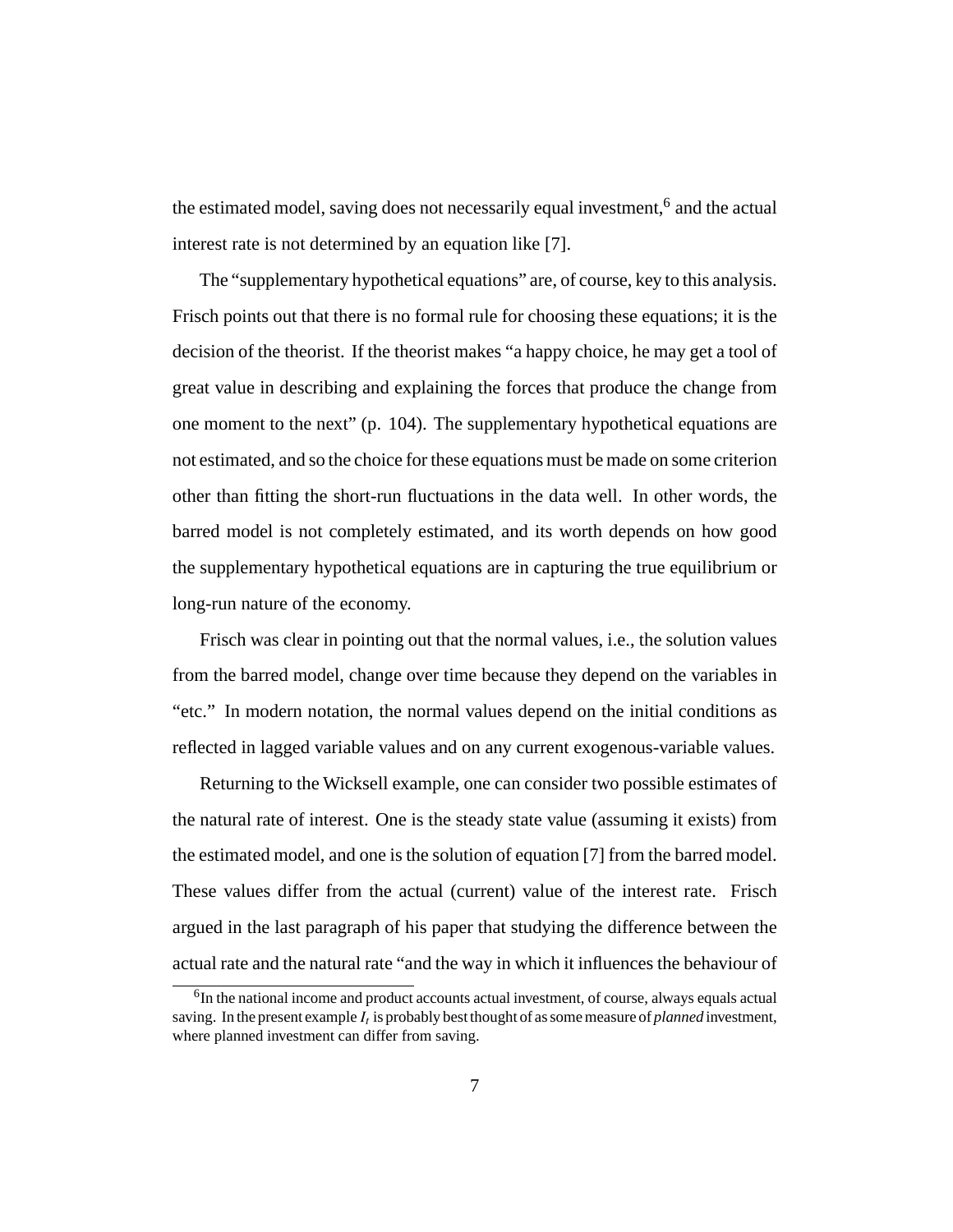entrepreneurs and the functioning of the banking mechanism, etc. throws a flood of light on what goes on during a business cycle" (p. 105). It is thus clear that Frisch does not mean that the barred model necessarily provides a better explanation of the actual interest rate than does the estimated model; one would not want to use the barred model to predict the current value of the actual interest rate. Instead, the barred model provides an alternative way of estimating natural values from simply computing steady state values from the estimated model. However, if the choice of the supplementary hypothetical equations is a "happy" one, Frisch seems to have in mind, given the state of modeling at the time, that a barred model would provide more accurate estimates of natural values than would the steady state (if it exists) of an estimated model. As discussed above, this may still be true 69 years later.

The quote from Frisch in the previous paragraph shows that he did not think of equation [4] as holding every period, i.e., that saving always equals investment. But if this equilibrium condition does hold for a given period, the value of the equilibrium interest rate for that period is as computed from the barred model. In the estimated model, on the other hand, equilibrium may never be forced to hold, depending on the specification of equation [3]. Equilibrium theory has thus been used to guide the choice of the supplementary hypothetical equation [4]. It is the case, of course, that much of macro theory since the early 1970s has been based on the assumption of equilibrium holding every period, contrary to Frisch's view. Under this assumption, equation [4] would hold every period, and the barred model might be the better model every period, not just better for computing longrun equilibrium values.

It may thus be the case if equilibrium holds every period that a barred model is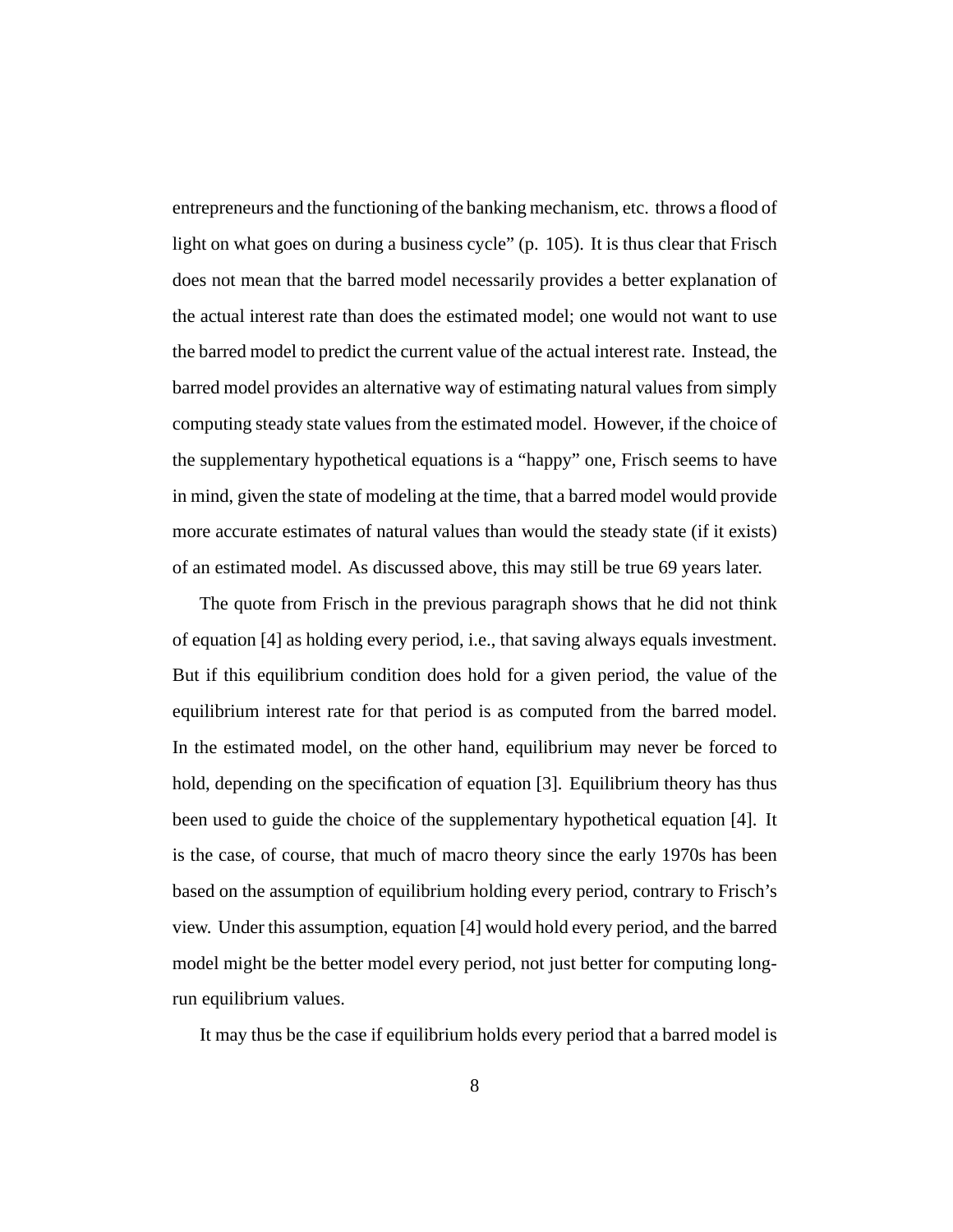a better approximation of the economy than is an estimated model. The possibly better fit of the estimated model of the short-run fluctuations in the data may be misleading. Speaking loosely, the estimated model may be misspecified by not imposing various equilibrium conditions and may have a better fit simply from data mining. If data mining has led to over fitting of the short-run fluctuations in the data, this may lead to poor explanations of the long-run features of the economy. The barred model would be an improvement because its specification would be based on the correct macro equilibrium theory.

If the economy is not always in equilibrium, a practical problem may arise when applying the barring process, which concerns the initial conditions. Say that the economy has been in recession and that there is considerable slack in the economy—machines that are not being fully utilized. The capital stock is thus large relative to current output, which is likely to effect future investment decisions. If equation [4] is postulated for the next period, say period  $t$ , this would be a large shock to the economy—a rapid change to equilibrium. No time would be allowed to have the capital stock adjust toward equilibrium. It may thus be desirable to phase the barring process in. An example of how this might be done is the following.

Say that one wants to phase in the barred model over 16 periods, between  $t$ and  $t + 15$ . Let  $\theta_i$  be 1/16 for  $i = t$ , 2/16 for  $i = t + 1$ , through 1 for  $i = t + 15$ . Consider the solution of the model for period t, where values for period  $t - 1$  and back are known. Let  $\hat{\rho}_t$  denote the solution for the interest rate from equation [3],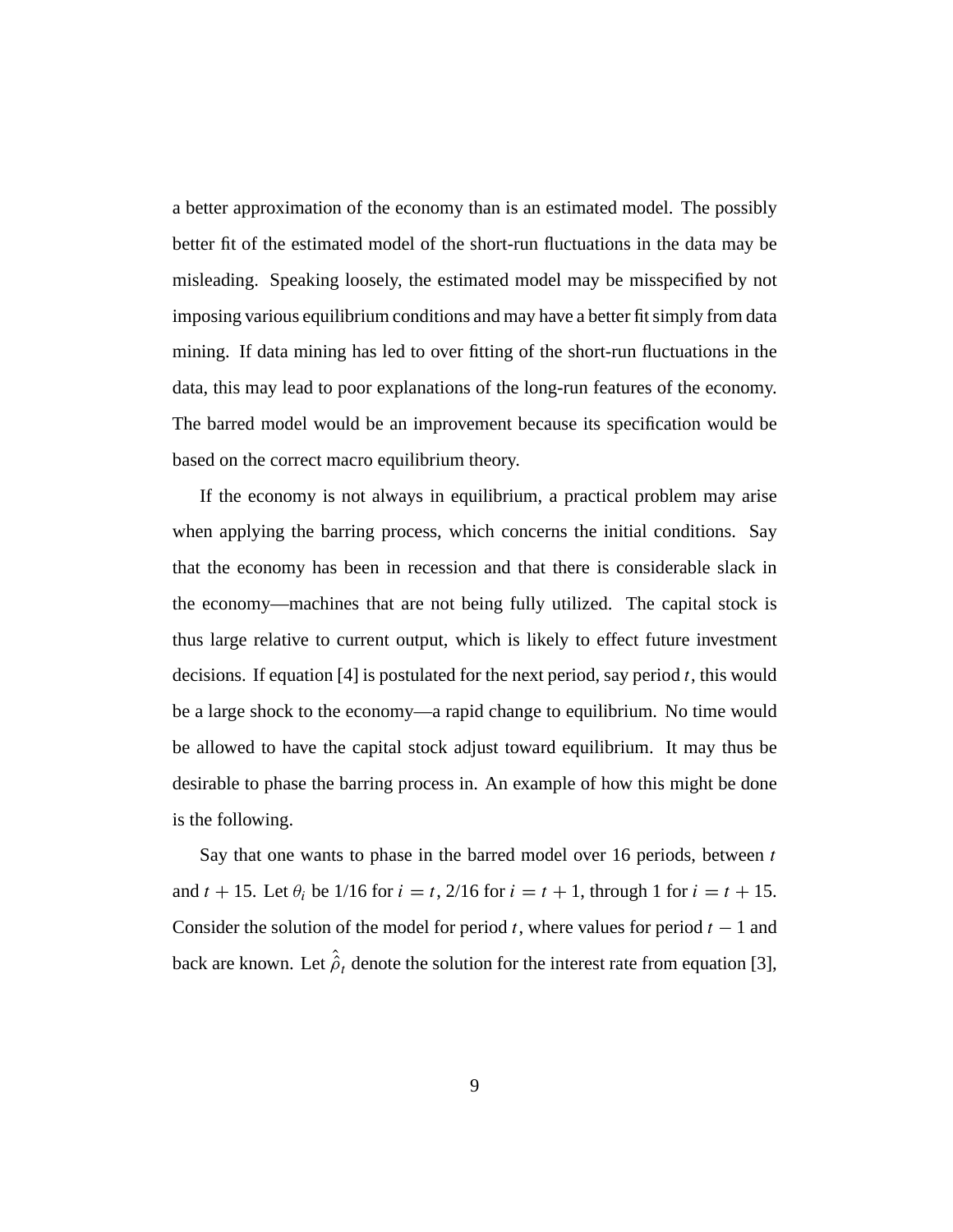and let  $\tilde{\rho}_t$  denote the solution from equation [7]. Define

$$
\hat{\rho}_t = \theta_1 \tilde{\rho}_t + (1 - \theta_1) \hat{\hat{\rho}}_t
$$

 $\hat{\rho}_t$  is the solution value used for period t, a weighted average of the other two solutions. The solution for period  $t + 1$  is:

$$
\hat{\rho}_{t+1} = \theta_2 \tilde{\rho}_{t+1} + (1 - \theta_2) \hat{\hat{\rho}}_{t+1}
$$

The solution for the last period,  $t + 15$ , is

$$
\hat{\rho}_{t+15}=\tilde{\rho}_{t+15}
$$

At period  $t + 15$  the solution value is the solution value from the barred model only. It should be understood that in this solution process if an endogenous variable like  $\rho_t$  is on the right hand side of an equation, the value used in the iterative solution process is the value with one hat. Also, the solution values carried to the next period are always the values with one hat.

An alternative to this phasing in process is to change the specification of equation [4] to have there be an adjustment to equilibrium over time. In other words, equation [4] would have imbedded in it some adjustment process. In this case the barred model would have to be solved for enough periods to reach equilibrium, at which point the solution values would be the natural values. This approach is not pursued in this paper, but the above phasing in process is used for the numerical example in Section 4.7

 $7$ Bomfim (1997) uses part of the MPS econometric model to estimate an equilibrium nominal federal funds rate. He works with the IS block of the MPS model plus an interest rate reaction function that targets a full-employment value of output. He takes all stock variables like capital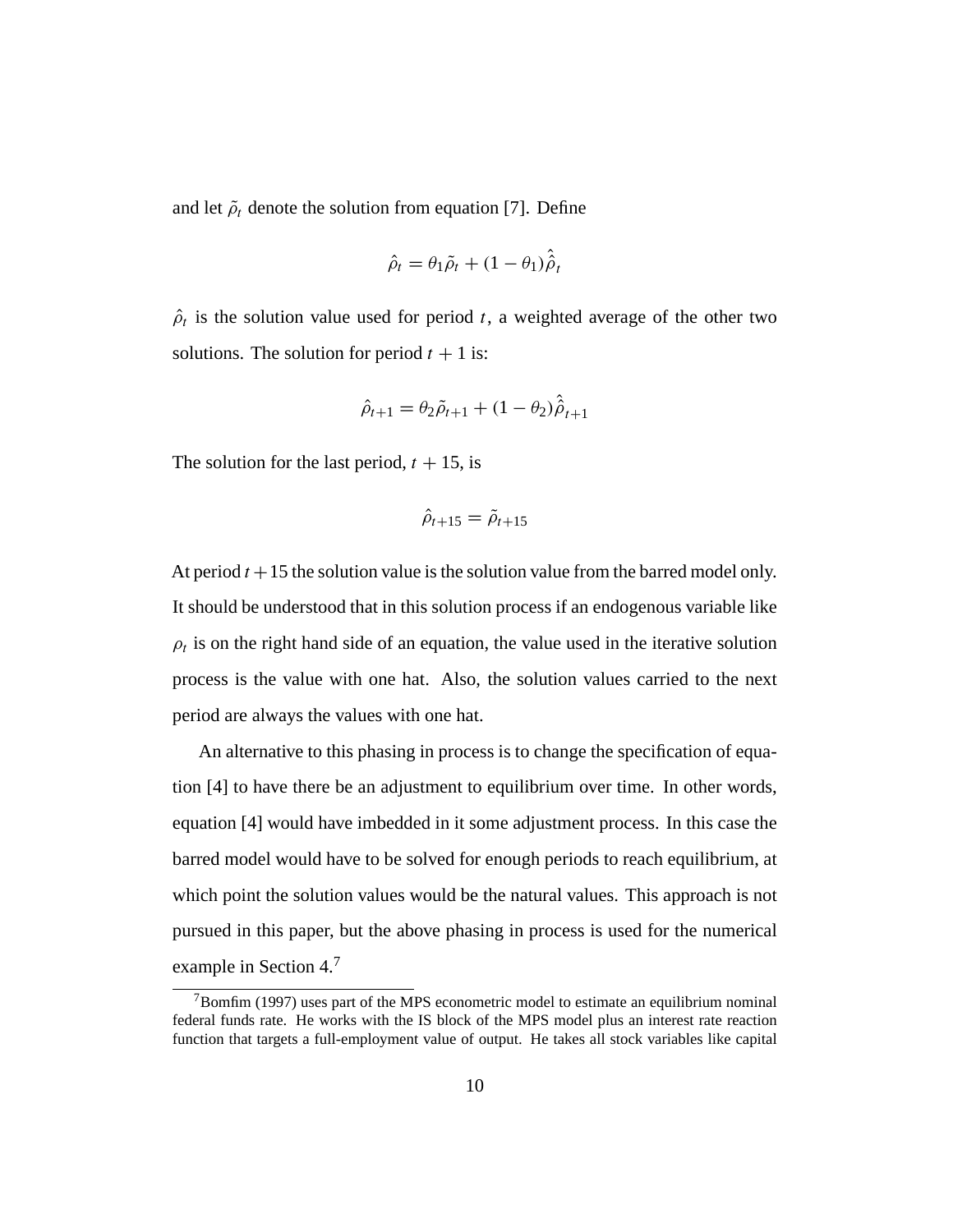### **3 The MC Model and Two Barred Versions**

The following is an outline of a two-country structural macro model. It consists of 67 equations determining 67 endogenous variables. It is an attempt to capture the key equations of the MC model mentioned above. Once the model is outlined, Frisch's procedure will be applied to it to determine the normal or natural values. The overall MC model is fully estimated (no calibration), and it incorporates the main macroeconomic links within and among countries. It is structural in that economic theory has been used to guide the specification of the equations. The estimated equations are meant to be approximations of decision equations. The method of estimation is two stage least squares. Expectations are not taken to be rational (model consistent) because in the empirical tests for the MC model there was little empirical support for the rational expectations hypothesis. If expectations are not rational, the Lucas (1976) critique is not likely to be a problem.<sup>8</sup> Also, time inconsistency is not likely to be a problem when solving optimal control problems. The MC model has been tested in many ways, and it appears to be a good approximation of the economy. A complete discussion of the model is in

stocks, wealth, and government debt to be constant and exogenous; he sets all lagged exogenousvariable values equal to their current values; and he sets all lagged endogenous-variable values equal to their current solution values. Inflation expectations, which depend on lagged inflation, are also taken to be exogenous. He solves this "static" model and takes the solution value for the nominal federal funds rate to be the equilibrium rate. This approach uses more theory than the time-series approach mentioned in Section 1, since it is using part of the MPS model, but it differs considerably from Frisch's procedure. Frisch's procedure works with a complete model, does not change lagged values, does not take stock variables to be exogenous, and changes the model before solution by adding supplementary hypothetical equations.

<sup>&</sup>lt;sup>8</sup>Evans and Ramey (2003) have shown that in some cases the Lucas critique is a problem even if expectations are not rational. These cases are specific to the Evans and Ramey framework, and it is unclear how much they can be generalized.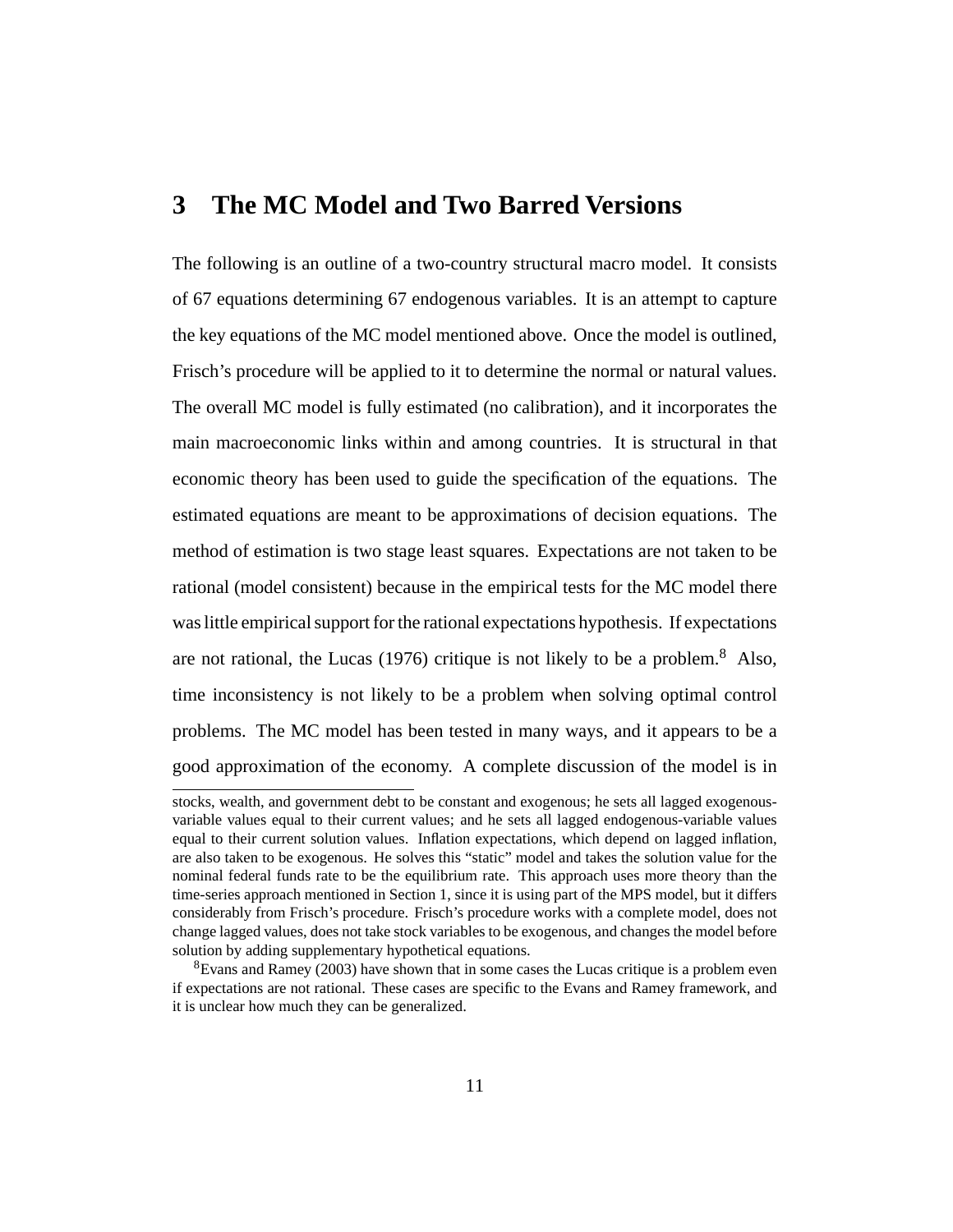Fair (2004), and this discussion is not repeated here.

Although the model presented below is a highly simplified or stylized version of the overall MC model, I have tried to incorporate all the main variables. The variables that are listed in parentheses after the functions are empirically significant and economically important explanatory variables. Lagged values are heavily used in the MC model to capture expectational and partial adjustment effects. For simplicity these values are not included in the list of explanatory variables—they are in "...". Similarly, a number of other, generally more minor, variables are not included. Also, the following model is much more aggregated than the MC model. The disaggregation below is just the minimum needed to make the points. Finally, population is ignored even though population variables play an important role in the MC model. It should be stressed that the specifications that are outlined below are what appear to be supported by the data. The final specification chosen for each stochastic equation is one that did well in the various tests. These test results are in Fair (2004, Chapter 2).

A t subscript denotes period t, and an f superscript denotes that the variable is for country 2 (the "foreign" country). For any variable  $Z_t$ ,  $\Delta Z_t$  denotes  $Z_t - Z_{t-1}$ and  $\dot{Z}_t$  denotes the percentage change in  $Z_t$  at an annual rate. The currency of country 1 is the \$. The currency of country 2 is denoted *fc* (for "foreign currency"). The exchange rate,  $e_t$ , is in units of  $fc$  per \$. Net international reserve holdings,  $Q_t$ and  $Q_t^f$  , are in \$. The money, bonds, and stocks of one country are not held by the other country: any nonzero value of the current account results only in a change in  $Q_t$ .<sup>9</sup> The base year for computing real values is taken to be 2000. Table 1 presents

 $9$ In the actual theoretical model that was used to guide the specification of the MC model, each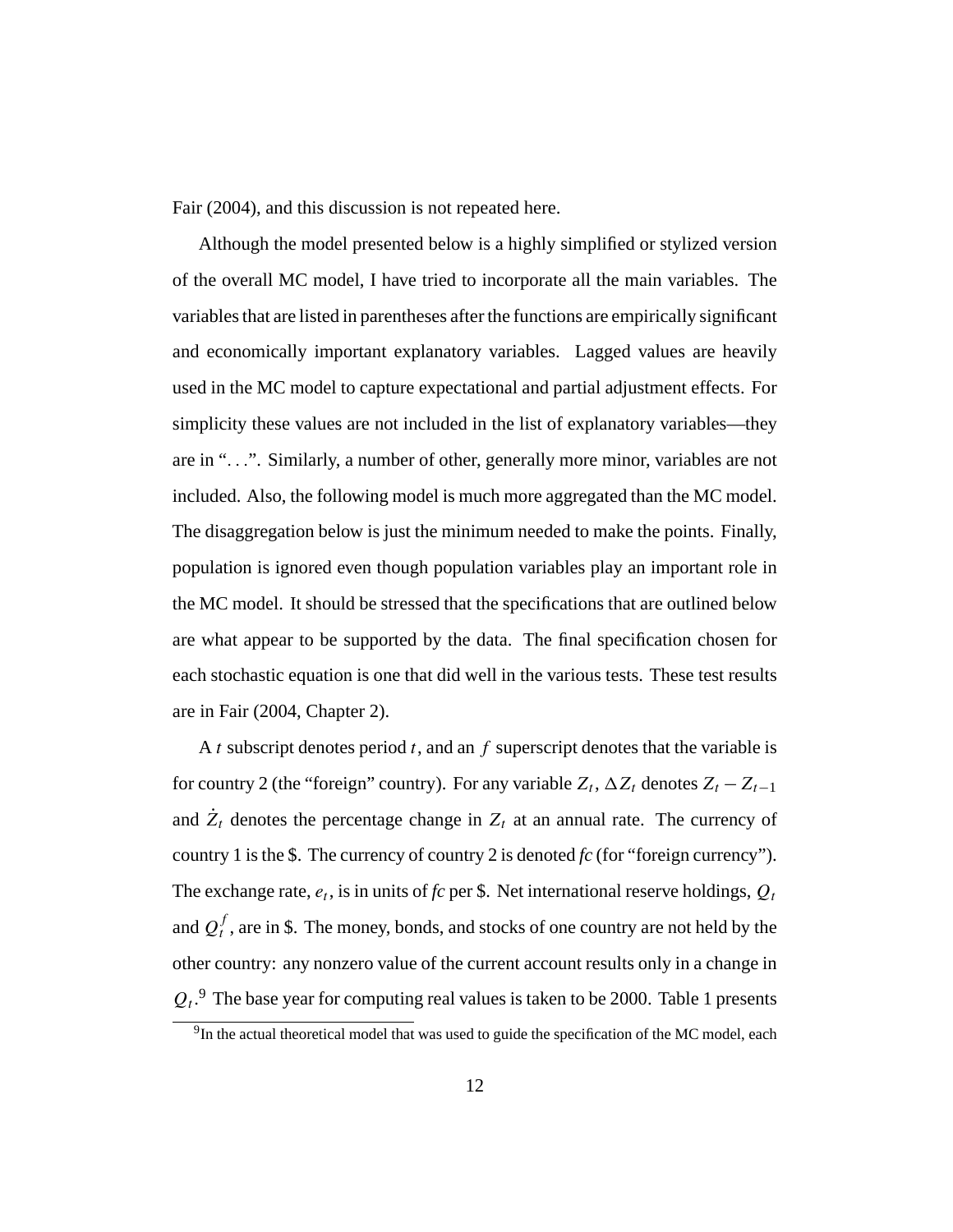the notation in alphabetical order. The variable  $Y$ , real GDP, can be thought of as total output or total income. All the flows of funds among the four sectors—the private and government sectors in each of the two countries—are accounted for.

The first 30 equations are for country 1. The equations for country 2 are the same with the superscript  $f$  added except for three equations. These three equations are presented below for country 2—equations (39), (40), and (53)—but none of the others are. After these 60 equations, there are three more for each country plus an exchange rate equation, giving a total of 67 equations. Table 1 lists 33 endogenous variables for country 1 plus the exchange rate,  $e_t$ . There are thus a total of 67 endogenous variables.

In the MC model there are both short-term and long-term interest rates, where long-term rates are linked to short-term rates through estimated term structure equations. For simplicity it is assumed in the following outline that all bonds are

$$
BF_t^f = f[R_t, \frac{e_{t+1}^e}{e_t}(1 + R_t^f) - 1]
$$

where the second term in brackets is the expected return on country 2's bond. [mention one period somewhere] A similar equation was postulated for  $BF_t$ . Also, interest rate rules were postulated for  $R_t$  and  $R_t^f$ , and an exchange rate equation was postulated for  $e_t$ . Postulating these three equations implicitly assumes that uncovered interest rate parity does not hold. If it does hold, then  $R_t = \frac{e_{t+1}^e}{e_t} (1 + R_t^f) - 1$ , and so given a value for  $e_{t+1}^e$ , however determined, only two of the three equations can be postulated. Also, if it does hold,  $B\, F_t^f$  cannot be determined by the above equation (and similarly for  $BF_t$ ). Although it is assumed that uncovered interest rate parity does not hold, covered interest parity does hold in the data. In other words, the value of  $F_t$  is very close to the value of  $e_t \frac{1+R_t^f}{1+R_t}$  for all t, where  $F_t$  is the period-t market-determined (observed) forward exchange rate for period  $t + 1$ . For purposes of this paper nothing is lost by assuming that the two countries don't hold each other's bonds as long as one is aware that the specification requires that uncovered interest parity not hold.

country holds the bonds of the other country. Let  $BF_t$  denote the bonds of country 1 held by country 2 (so that  $BF_t^f$  denotes the bonds of country 2 held by country 1), let  $R_t$  and  $R_t^f$  denote the interest rates, and let  $e_{t+1}^e$  denote the expected exchange rate for period  $t + 1$  made at the beginning of period t. The demand for country 2's bond by country 1,  $BF_t^f$ , was postulated to be determined as: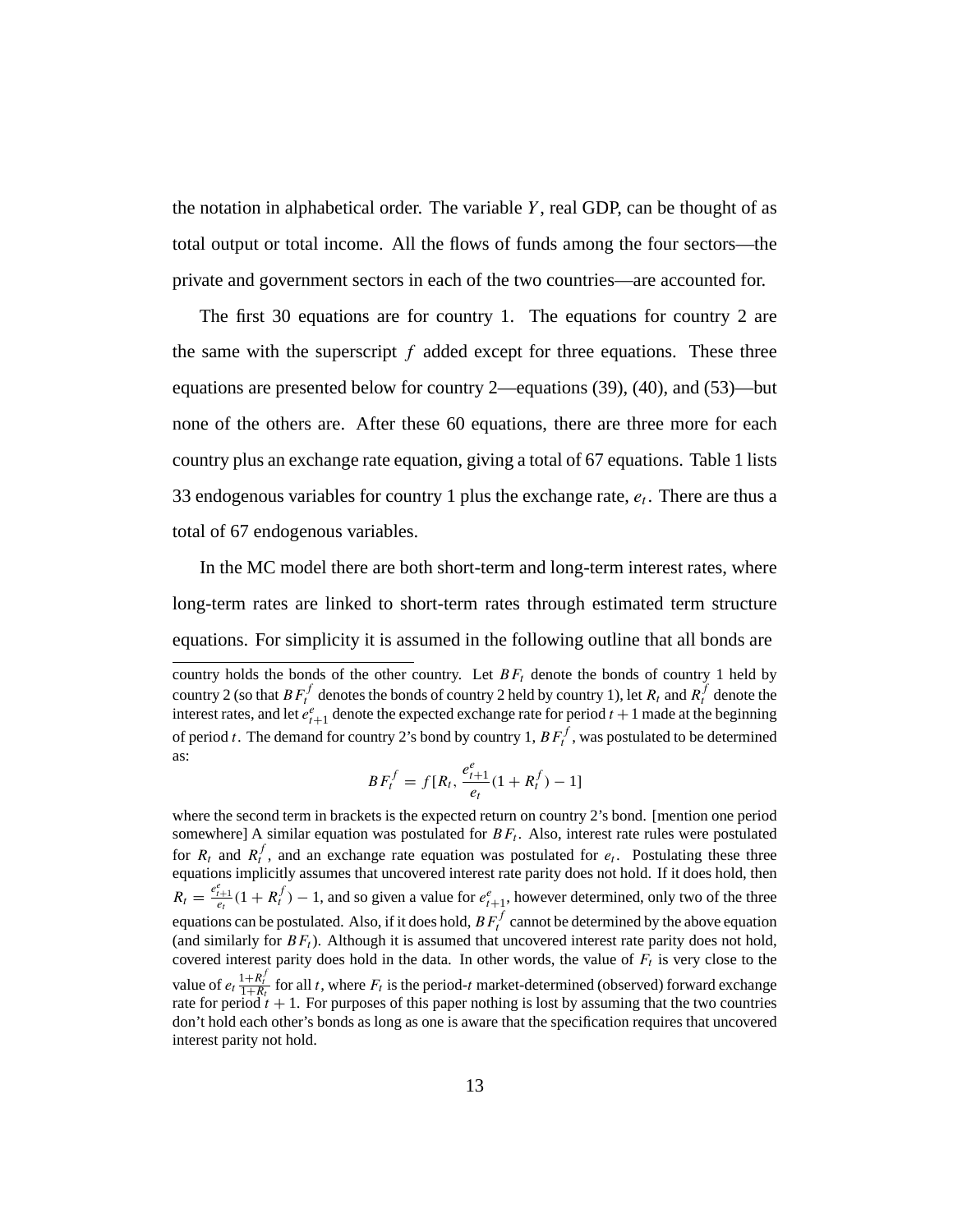| <b>Table 1</b>                             |                                                    |  |  |  |  |  |  |  |  |  |
|--------------------------------------------|----------------------------------------------------|--|--|--|--|--|--|--|--|--|
| <b>Notation</b>                            |                                                    |  |  |  |  |  |  |  |  |  |
| Variables are real unless stated otherwise |                                                    |  |  |  |  |  |  |  |  |  |
| A                                          | wealth                                             |  |  |  |  |  |  |  |  |  |
| B                                          | value of government bonds, nominal                 |  |  |  |  |  |  |  |  |  |
| $\mathcal{C}_{0}^{0}$                      | consumption                                        |  |  |  |  |  |  |  |  |  |
| CA                                         | current account, nominal                           |  |  |  |  |  |  |  |  |  |
| CG                                         | capital gains or losses on stocks, nominal         |  |  |  |  |  |  |  |  |  |
| DIV                                        | dividends, nominal                                 |  |  |  |  |  |  |  |  |  |
| e                                          | exchange rate                                      |  |  |  |  |  |  |  |  |  |
| EX                                         | exports                                            |  |  |  |  |  |  |  |  |  |
| <b>EXK</b>                                 | excess capital                                     |  |  |  |  |  |  |  |  |  |
| EXL                                        | excess labor                                       |  |  |  |  |  |  |  |  |  |
| $\cal G$                                   | government spending (exogenous)                    |  |  |  |  |  |  |  |  |  |
| I                                          | investment                                         |  |  |  |  |  |  |  |  |  |
| IM                                         | imports                                            |  |  |  |  |  |  |  |  |  |
| INTG                                       | government interest payments, nominal              |  |  |  |  |  |  |  |  |  |
| J                                          | employment                                         |  |  |  |  |  |  |  |  |  |
| $J^{\prime}$                               | required employment to produce the output          |  |  |  |  |  |  |  |  |  |
| Κ                                          | capital stock                                      |  |  |  |  |  |  |  |  |  |
| K'                                         | required capital to produce the output             |  |  |  |  |  |  |  |  |  |
| L                                          | labor force                                        |  |  |  |  |  |  |  |  |  |
| M                                          | money supply, nominal                              |  |  |  |  |  |  |  |  |  |
| $\boldsymbol{P}$                           | price level                                        |  |  |  |  |  |  |  |  |  |
| PIM                                        | price of imports                                   |  |  |  |  |  |  |  |  |  |
| $\mathcal{Q}$                              | government international reserve holdings, nominal |  |  |  |  |  |  |  |  |  |
| $\boldsymbol{R}$                           | nominal interest rate                              |  |  |  |  |  |  |  |  |  |
| $\boldsymbol{S}$                           | value of stocks, nominal                           |  |  |  |  |  |  |  |  |  |
| SG                                         | saving, government, nominal                        |  |  |  |  |  |  |  |  |  |
| SΗ                                         | saving, households, nominal                        |  |  |  |  |  |  |  |  |  |
| TR                                         | government transfer payments, nominal (exogenous)  |  |  |  |  |  |  |  |  |  |
| UR                                         | unemployment rate                                  |  |  |  |  |  |  |  |  |  |
| V                                          | stock of inventories                               |  |  |  |  |  |  |  |  |  |
| W                                          | nominal wage rate                                  |  |  |  |  |  |  |  |  |  |
| X<br>Y                                     | sales                                              |  |  |  |  |  |  |  |  |  |
| Y <sub>D</sub>                             | output                                             |  |  |  |  |  |  |  |  |  |
|                                            | disposable income<br>depreciation rate (exogenous) |  |  |  |  |  |  |  |  |  |
| δ<br>λ                                     | production function parameter (exogenous)          |  |  |  |  |  |  |  |  |  |
|                                            | production function parameter (exogenous)          |  |  |  |  |  |  |  |  |  |
| $\mu$                                      | real interest rate                                 |  |  |  |  |  |  |  |  |  |
| $\rho$<br>Π                                | profits, nominal                                   |  |  |  |  |  |  |  |  |  |
|                                            | personal income tax rate (exogenous)               |  |  |  |  |  |  |  |  |  |
| $\tau_1$                                   |                                                    |  |  |  |  |  |  |  |  |  |
| $\tau_2$                                   | profit tax rate (exogenous)                        |  |  |  |  |  |  |  |  |  |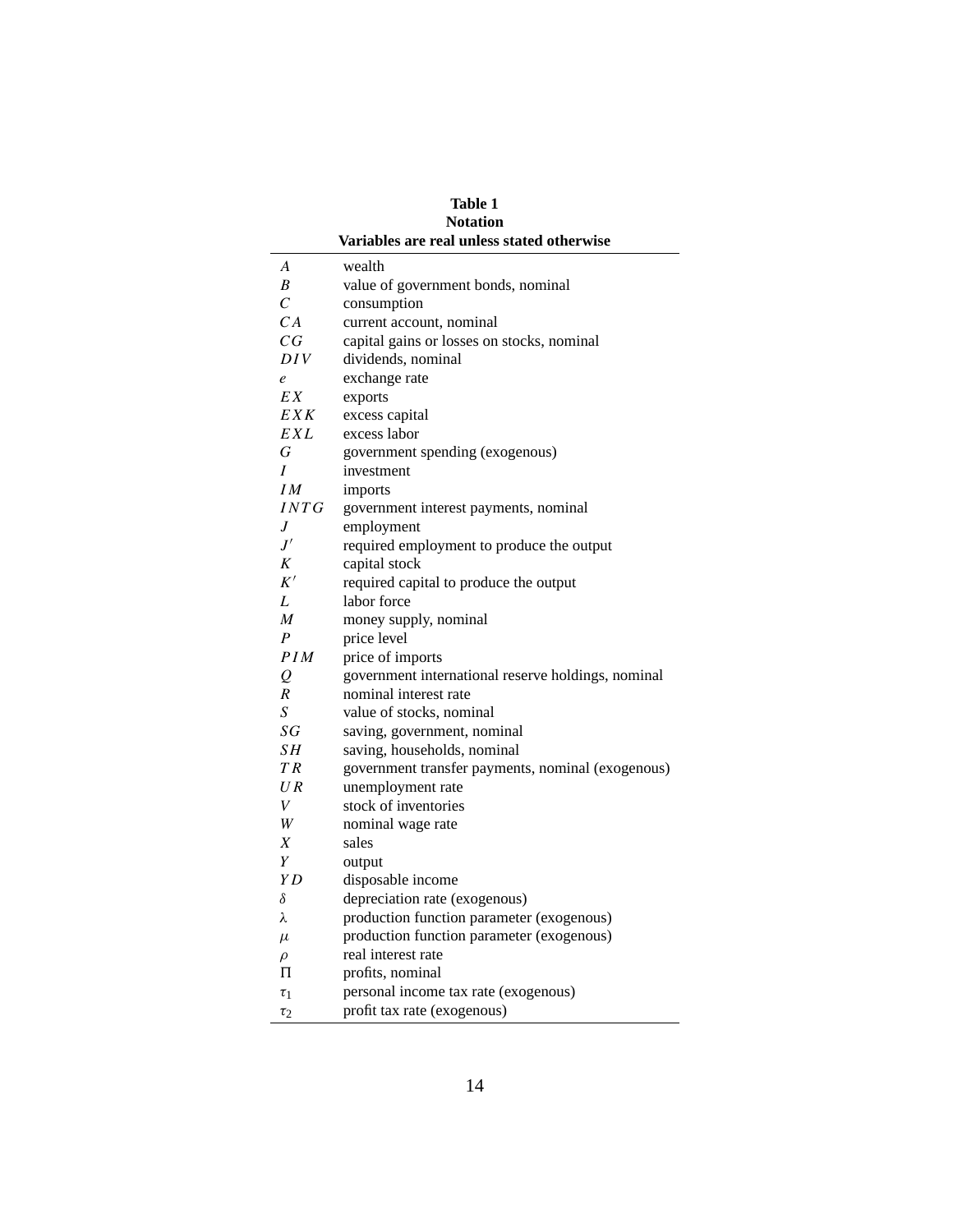one-period securities and thus that there is only one interest rate per country. More will be said about this below.

The reader may wonder whether it is necessary to wade through 67 equations to see an application of Frisch's procedure. The answer is yes because of the supplementary hypothetical equations. These are essentially equilibrium conditions, and one needs to have a complete model to think about what equilibrium conditions to impose. This is in fact one of the main advantages of Frisch's procedure: it forces one to be precise about what equations to replace and with what.

#### **An Outline of the MC Model**

The first two equations are decision equations of households:

$$
C_t = f_1(YD_t, R_t, A_{t-1}, \ldots) \tag{1}
$$

$$
L_t = f_2[(1 - \tau_{1t})W_t/P_t, A_{t-1}, UR_t, \ldots]
$$
 (2)

Equations (1) and (2) represent the consumption and labor supply decisions of households. Real consumption  $(C_t)$  depends on real disposable income  $(YD_t)$ , the nominal interest rate  $(R_t)$ , and the initial value of real wealth  $(A_{t-1})$ . Labor supply  $(L_t)$  depends on the after-tax real wage rate  $[(1 - \tau_{1t})W_t/P_t]$ , the initial value of real wealth, and the unemployment rate  $(UR_t)$ .  $\tau_{1t}$  is the personal income tax rate. In the MC model<sup>10</sup> consumption is disaggregated into services, nondurables, and durables, and labor supply is disaggregated into the labor force of men 25- 54, women 25-54, all others 16 and over, and the number of people holding two jobs. Remember that "..." in general includes lagged values (to pick up partial

 $10$ In the following discussion "in the MC model" refers to the equations for the United States part of the model. The specification for the other countries is somewhat simpler.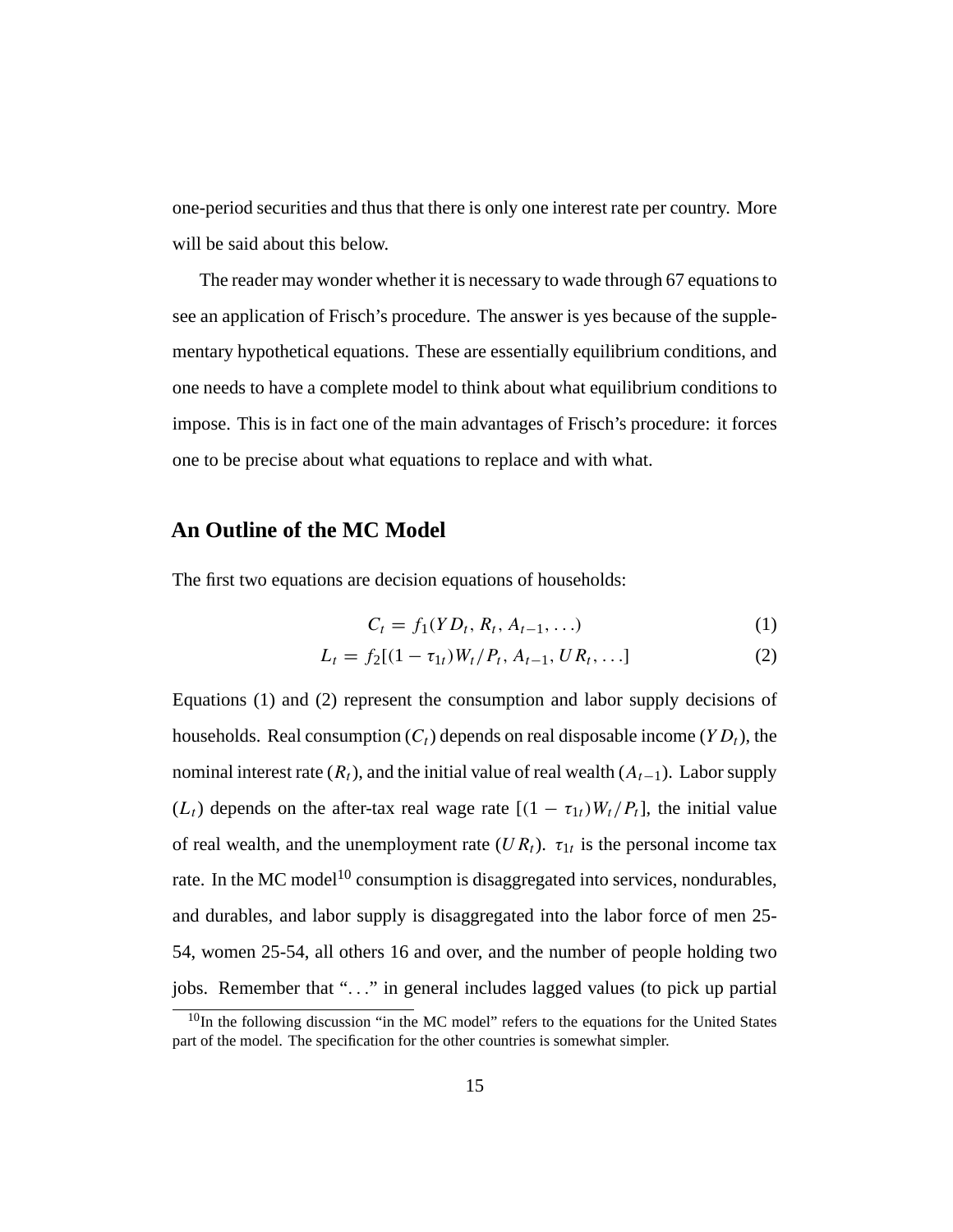adjustment and expectational effects) and some other variables. An important explanatory variable, omitted above, is the stock of durable goods in the durable consumption equation. The tests of the MC model suggest that consumption responds to the nominal interest rate rather than the real rate, and so the nominal rate is used in equation (1). This is an important issue for the specification of the supplementary hypothetical equations, and it is discussed further below. The results estimating the MC model also suggest that a variable like the unemployment rate is important in explaining labor force participation. It is picking up discouraged worker effects.

The next three equations represent decisions of firms:

$$
Y_t = f_3(X_t, V_{t-1}, \ldots) \tag{3}
$$

$$
I_t = f_4(Y_t, \rho_t, CG_t, EXK_{t-1}, \ldots) \tag{4}
$$

$$
J_t = f_5(Y_t, EXL_{t-1}, \ldots) \tag{5}
$$

Equation (3) is in effect an inventory investment equation. Production  $(Y_t)$  depends on sales  $(X_t)$  and the initial stock of inventories  $(V_{t-1})$ . Investment (other than inventory investment)  $(I_t)$  depends on production, the real interest rate  $(\rho_t)$ ,<sup>11</sup> capital gains or losses on stocks ( $CG_t$ ), and the initial amount of excess capital ( $EXK_{t-1}$ ). In the MC model housing investment, a decision variable of households, is treated separately, but this disaggregation is ignored here.<sup>12</sup> The  $CG<sub>t</sub>$  variable represents part of the cost of capital. In the actual estimation it is normalized by nominal output. The excess capital variable is discussed below. Excess capital has a negative

 $11$  For the U.S. investment equation the data support the use of the real interest rate over the nominal rate, although this is not in general the case for the investment equations of the other countries.

 $12$ An important explanatory variable in the housing investment equation is the stock of housing. For this equation the data support the use of the nominal interest rate over the real rate.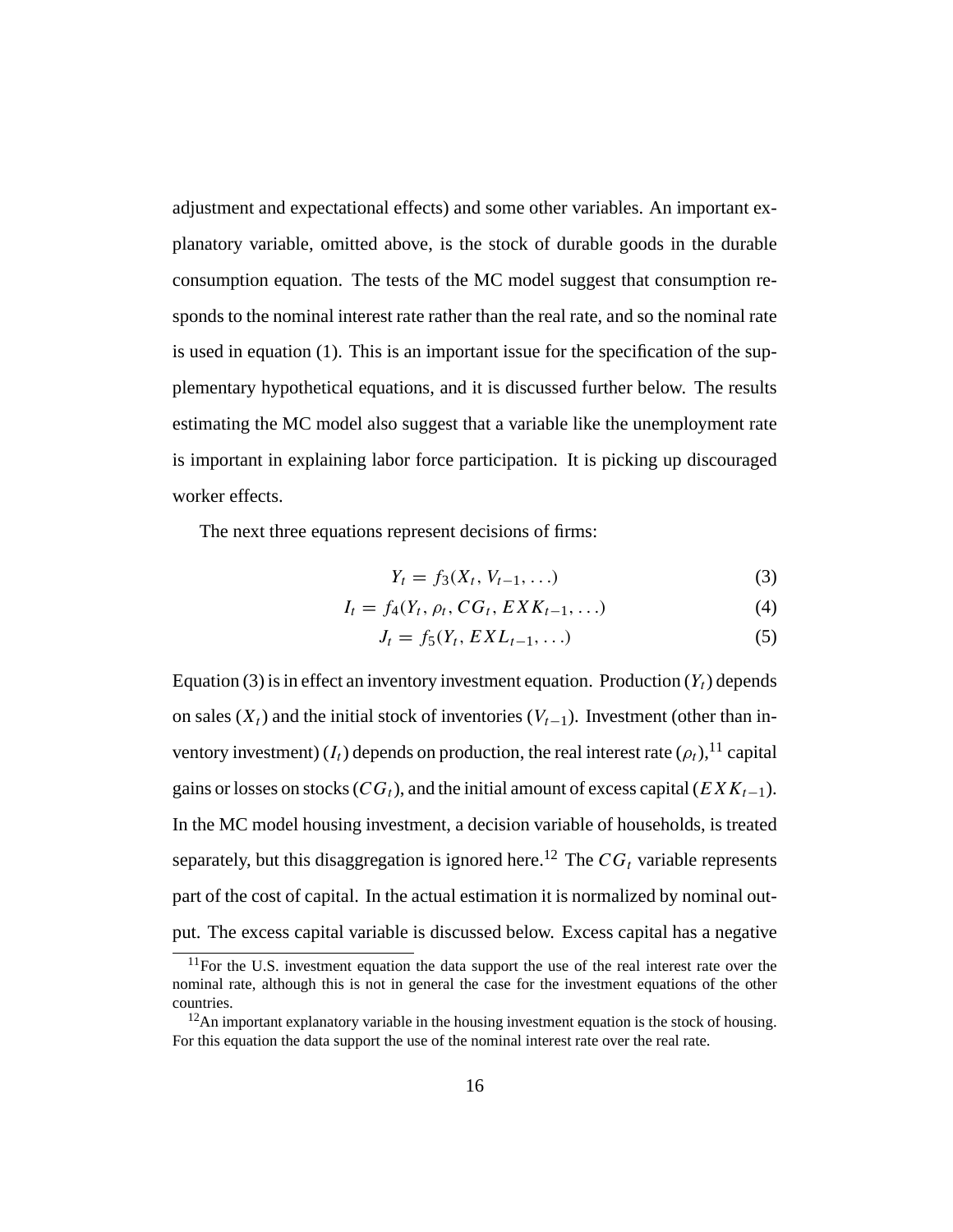effect on investment. Employment (labor demand)  $(J_t)$  depends on production and the initial amount of excess labor ( $EXL_{t-1}$ ). J stands for jobs. In the MC model there is also an equation for hours paid per worker, but this is ignored here. The excess labor variable is discussed below.

In the MC model the dynamic specifications of equations (3), (4), and (5) are such that there is an adjustment over time toward equilibrium-type values. In equation (3) there is an adjustment toward having the stock of inventories be some desired fraction of sales; in equation (4) there is an adjustment toward zero excess capital; and in equation (5) there is an adjustment toward zero excess labor. More will be said about this below when comparing the MC model to a barred version.

The next two equations determine the demand for money and  $CG_t$ :

$$
M_t/P_t = f_6(Y_t, R_t, \ldots) \tag{6}
$$

$$
CG_t = f_7(\Delta DIV_t, \Delta R_t, \ldots) \tag{7}
$$

In equation (6) the real demand for money  $(M_t/P_t)$  depends on real income and the interest rate. This is a standard demand for money equation. In the estimation of the demand for money equations for the various countries, the interest rate is usually highly significant. In equation (7)  $CG_t$  depends on the change in dividends  $(\Delta DIV_t)$  and the change in the interest rate. This is the "stock market" equation in the MC model. Very little of the variance of  $CG<sub>t</sub>$  is explained by the estimated equation (as expected).

The next equation determines the demand for imports:

$$
IM_t = f_8(C_t + I_t, P_t / PIM_t, \ldots)
$$
\n
$$
(8)
$$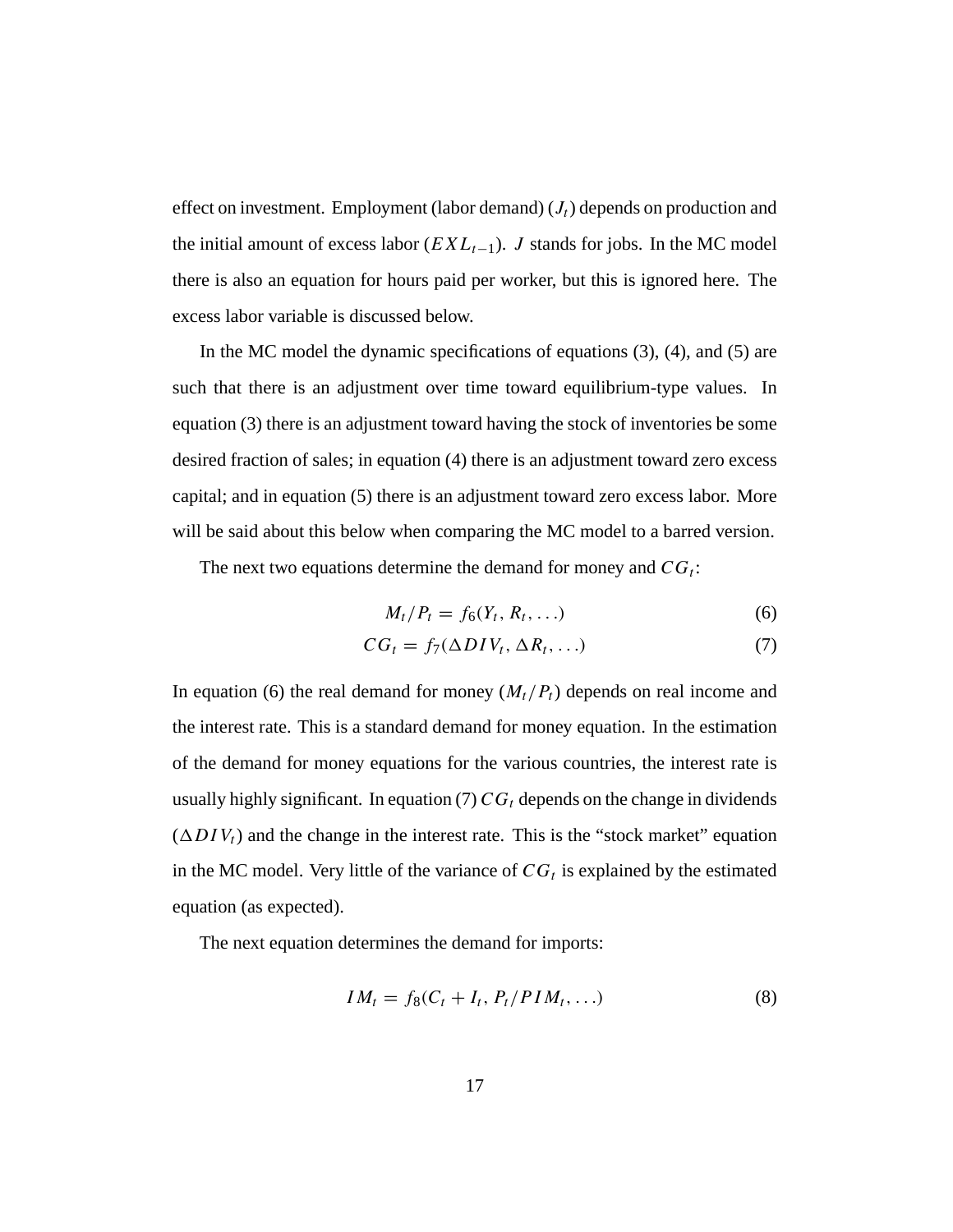Imports  $(IM<sub>t</sub>)$  depends on total demand as represented by consumption plus investment and on the ratio of the price of domestic goods  $(P_t)$  to the price of imports  $(PIM_t)$ .  $PIM_t$  is defined next.

Equations (9) through (30) are definitions or identities. The price of imports in \$ is equal to the price of country 2's good in *fc* times the exchange rate in the base year divided by the current exchange rate:

$$
PIM_t = P_t^f(e_{2000}/e_t)
$$
\n(9)

Remember that 2000 is taken to be the base year. Exports in 2000 \$ ( $EX_t$ ) equals imports of country 2 in 2000 *fc* divided by the exchange rate in 2000:

$$
EX_t = I M_t^f / e_{2000}
$$
 (10)

Total sales equals consumption plus investment plus government spending  $(G_t)$ plus exports minus imports:

$$
X_t = C_t + I_t + G_t + EX_t - IM_t \tag{11}
$$

The stock of inventories at the end of period  $t$  equals the stock at the end of the previous period plus production minus sales:

$$
V_t = V_{t-1} + Y_t - X_t \tag{12}
$$

Inventory investment is  $V_t - V_{t-1}$ . The capital stock at the end of period t is equal to the stock at the end of period  $t - 1$  plus gross investment:

$$
K_t = (1 - \delta)K_{t-1} + I_t
$$
\n(13)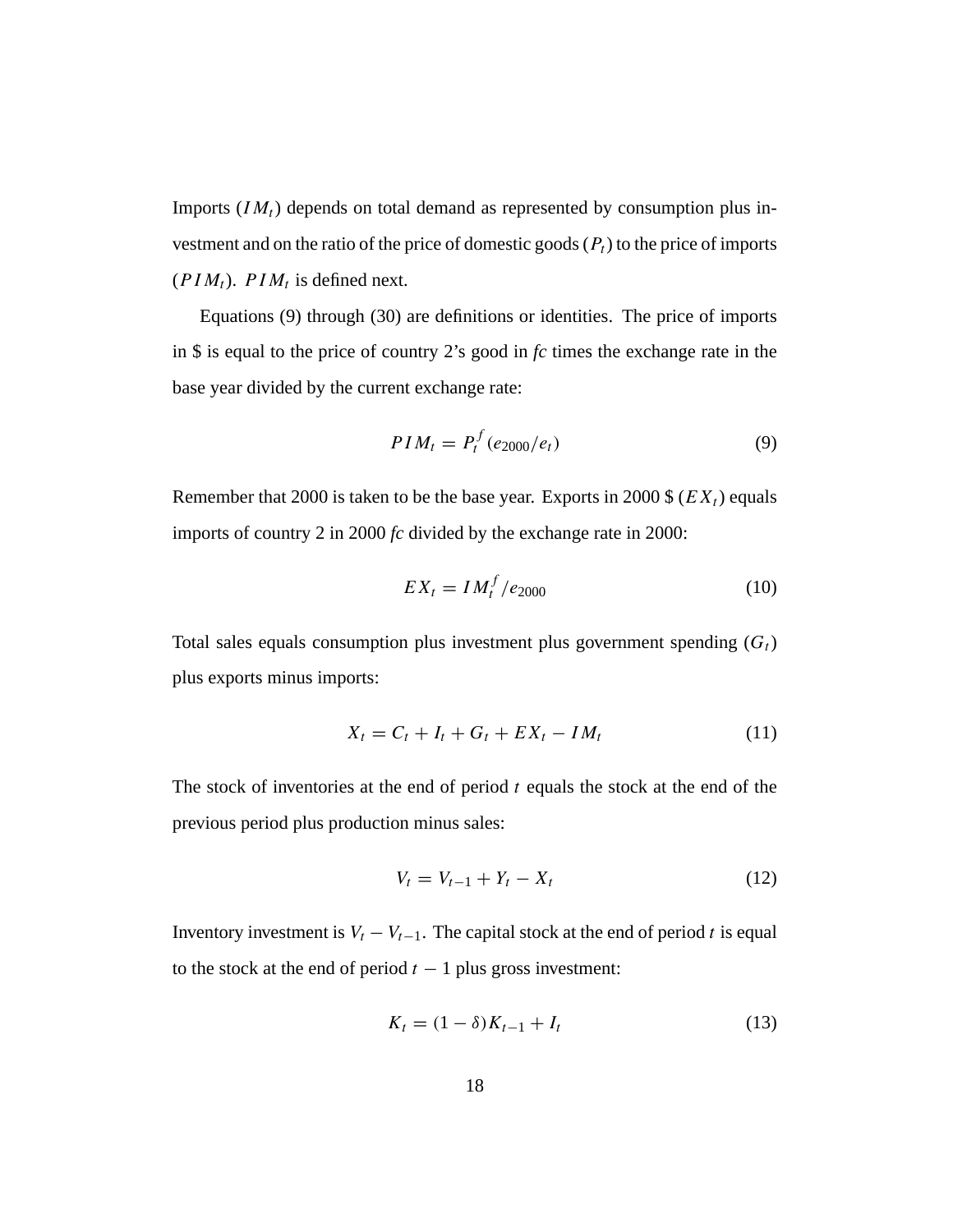Depreciation of capital is assumed to be proportional, where  $\delta$  is the depreciation rate.

The next four equations concern the production technology:

$$
K_t' = Y_t / \mu_t \tag{14}
$$

$$
J_t' = Y_t / \lambda_t \tag{15}
$$

$$
EXK_t = K_t - K'_t \tag{16}
$$

$$
EXL_t = J_t - J'_t \tag{17}
$$

Results estimating the MC model suggest that firms at times have excess capacity both excess capital and excess labor. If this is true, then some way must be found to estimate excess capital and excess labor. Given that there can be substitution between capital and labor, this estimation is not straightforward. The above equations are based on the assumption that the production function in the short run is one of fixed proportions:

$$
Y_t = \min(\mu_t K'_t, \lambda_t J'_t), \qquad (i)
$$

where  $\mu_t$  and  $\lambda_t$  change as technology changes. In this setup  $K'_t$  is the minimum amount of capital required to produce  $Y_t$  and  $J'_t$  is the minimum amount of labor required to product  $Y_t$ . If  $K_t$  is the actual amount of capital on hand, equation (16) defines excess capital. Similarly, if  $J_t$  is the actual amount of labor employed, equation (17) defines excess labor.  $\mu_t$  and  $\lambda_t$  are taken to be exogenous. In practice excess capital and excess labor cannot be negative. More will be said about the production technology later.

The unemployment rate is:

$$
UR_t = (L_t - J_t)/L_t \tag{18}
$$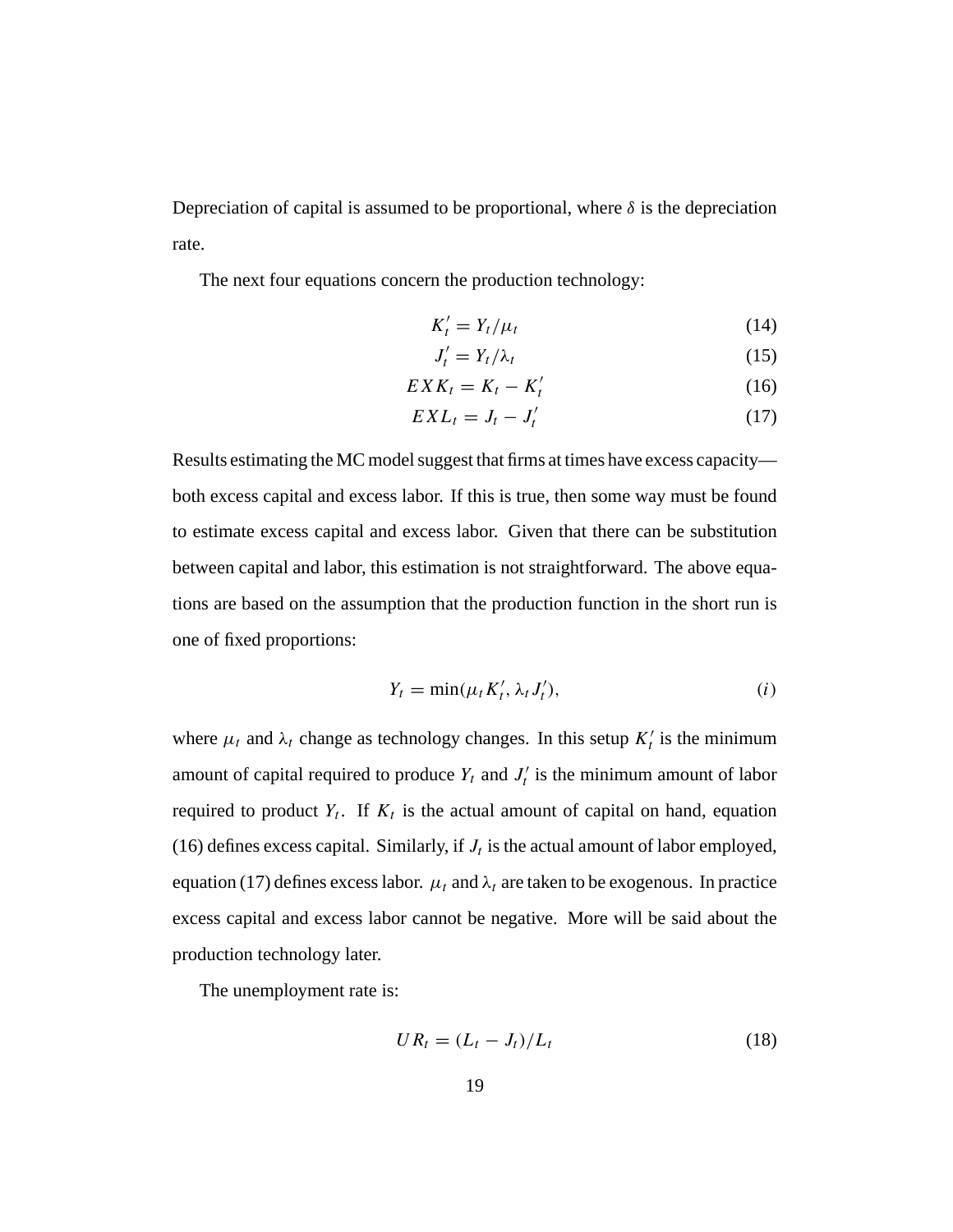$UR_t$  will never be zero if there is frictional unemployment.

The real interest rate is defined by the equation:

$$
1 + \rho_t = (1 + R_t) / [1 + f_{19}(\dot{P}_{t-1}, \ldots)] \tag{19}
$$

 $f_{19}(\dot{P}_{t-1}, \ldots)$  represents the expected rate of inflation for period t, where the expected value depends on the actual rate of inflation in period  $t - 1$  and other lagged values (represented by ...).

The level of profits  $(\Pi_t)$  is defined to be:

$$
\Pi_t = P_t(C_t - IM_t) + P_t G_t + P_t EX_t - W_t J_t \tag{20}
$$

This equation is a simplification in that  $\Pi_t$  as just defined is really cash flow rather than profits as defined in the national income and product accounts (and as defined in the MC model). For present purposes it is unnecessary to deal with the difference between cash flow and profits, and it is simply assumed that the level of "profit" taxes paid to the government equals  $\tau_{2t} \Pi_t$ , where  $\tau_{2t}$  is the profit tax rate. It is also assumed that what is left over is paid out in dividends  $(DIV_t)$ :

$$
DIV_t = \Pi_t (1 - \tau_{2t}) \tag{21}
$$

The saving of the government is equal to tax revenue minus transfer payments  $(T R_t)$ , purchases of goods  $(P_t G_t)$ , and interest payments  $(INT G_t)$ :

$$
SG_t = (W_t J_t + INT G_t + DIV_t) \tau_{1t} + \Pi_t \tau_{2t} - TR_t - P_t G_t - INT G_t \quad (22)
$$

The next equation is the balance sheet constraint of the government:

$$
Q_t = Q_{t-1} + (B_t - B_{t-1}) + (M_t - M_{t-1}) + SG_t
$$
 (23)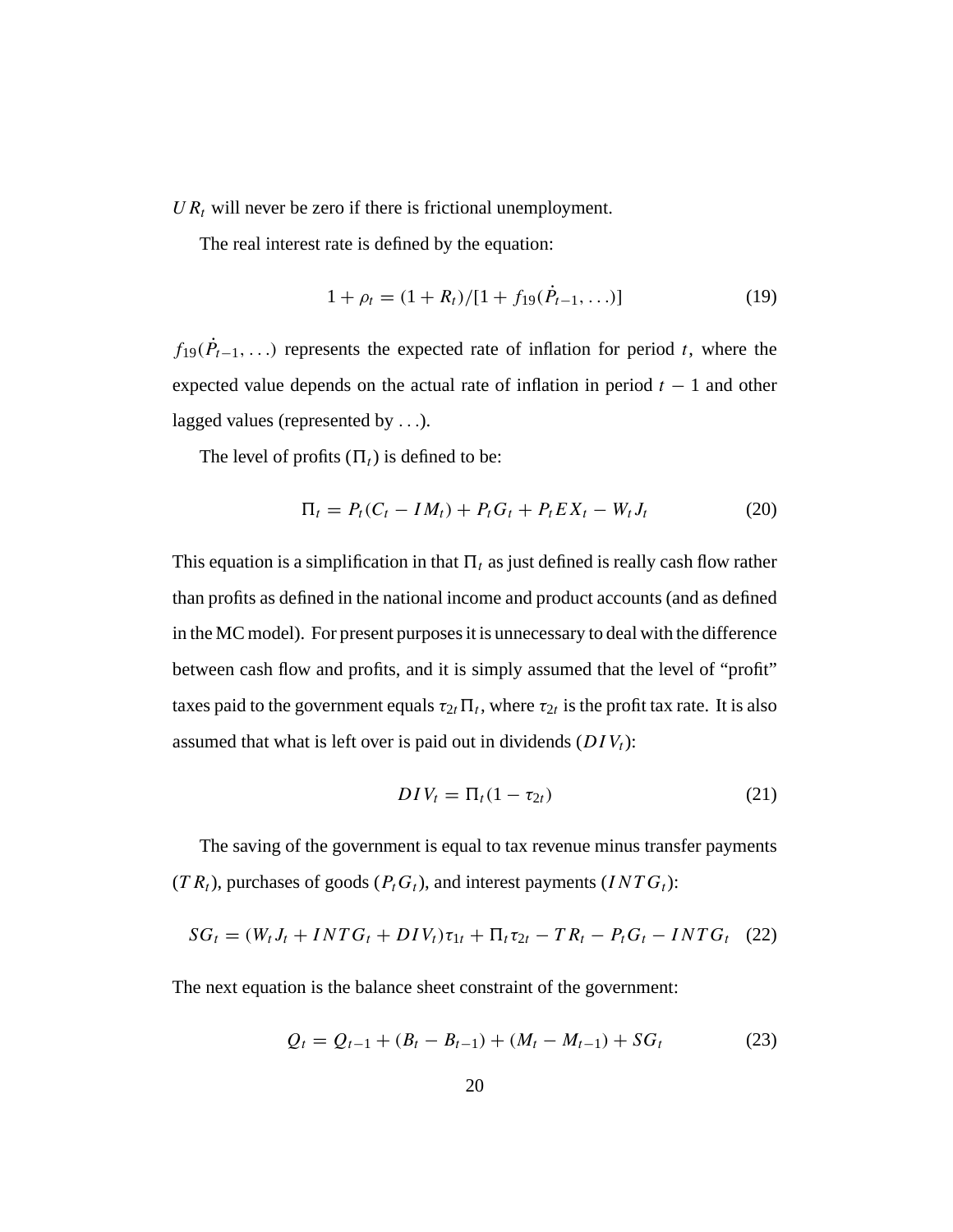$M_t$  is the money supply, and  $B_t$  is the value of government bonds. They are liabilities of the government.  $Q_t$  is the value of international reserve holdings of the government. Aside from international reserves and stocks, there are two financial instruments per country in the model: money and bonds. As noted above, it is assumed that the countries do not hold each other's money and bonds. For simplicity it is assumed that the government consists of both the fiscal and monetary side, and equation (23) states that any nonzero value of government saving results in a change in at least one of  $Q_t$ ,  $B_t$ , and  $M_t$ .

The level of interest payments of the government is determined as:

$$
INTG_t = f_{24}(R_t, B_t) \tag{24}
$$

If all bonds were one-period bonds, the level of interest payments would simply be  $R_t B_t$ . In practice the situation is more complicated. INT $G_t$  depends on the maturities of the bonds and on the interest rates of the different maturities. This is taken into account in the estimation of the MC model, but for present purposes the issue of different maturities is ignored.

The real value of disposable income of households is equal to after-tax wage, interest, and dividend income plus transfer payments, all divided by the price level:

$$
YD_t = [(W_t J_t + INT G_t + DIV_t)(1 - \tau_{1t}) + TR_t]/P_t \tag{25}
$$

The saving of households  $(SH_t)$  is equal to nominal disposable income minus consumption expenditures:

$$
SH_t = P_t Y D_t - P_t (C_t - IM_t) - P IM_t IM_t \qquad (26)
$$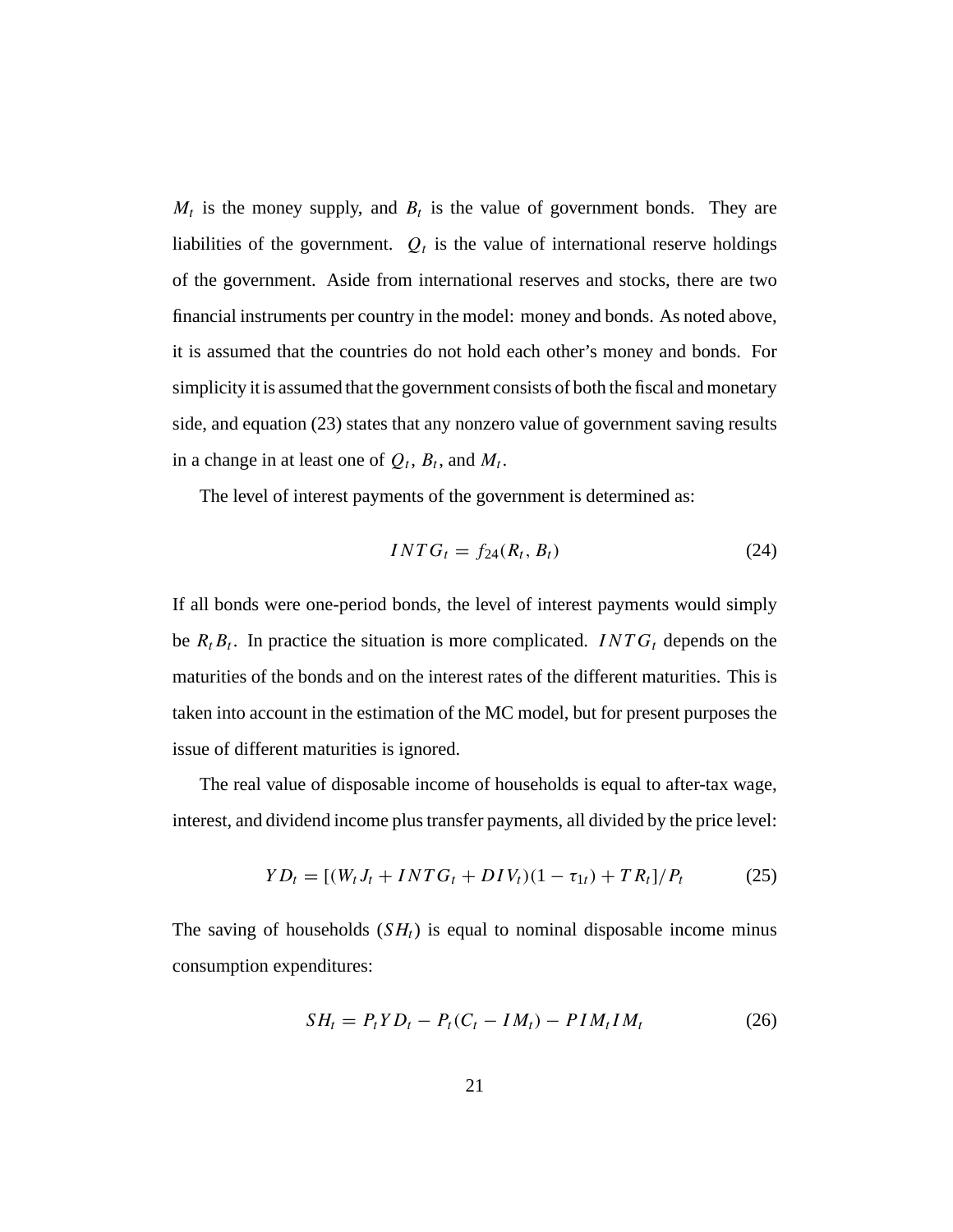The balance sheet constraint for households is:

$$
B_t = B_{t-1} - (M_t - M_{t-1}) + SH_t \tag{27}
$$

 $B_t$  is the value of net bond holdings of households. This equation states that any nonzero value of  $SH_t$  results in a change in at least  $B_t$  or  $M_t$ .

The financial assets of households include  $M_t$ ,  $B_t$ , and stocks. Assume that households own the firms, and let  $S_t$  denote the nominal value of stocks in period t. From above,  $CG_t$  is the change in the value of stocks in period t, and so:

$$
S_t = S_{t-1} + C G_t \tag{28}
$$

The real wealth variable that is used in equations (1) and (2) is:

$$
A_t = (B_t + M_t + S_t)/P_t \tag{29}
$$

Equation (29) is an important equation in the MC model. In practice much of the fluctuation in household wealth is from fluctuations in the stock market, which is picked up by  $CG_t$ . In the MC model the stock market has a large effect on aggregate demand through  $A_{t-1}$  in equation (1) and  $CG_t$  in equation (4).<sup>13</sup> It should be noted that equation (29) excludes capital gains or losses on bonds. Although this is justified in the present outline because the bonds are one-period securities, even in the MC model, where  $B_t$  includes bonds of many maturities, capital gains or losses on bonds are not accounted for. Sufficient data are not available to allow this to be done.

The current account of country 1 is equal to export revenue minus import cost:

$$
CA_t = P_t EX_t - PIM_t IM_t \tag{30}
$$

 $13$ In the MC model A also includes the real value of the housing stock.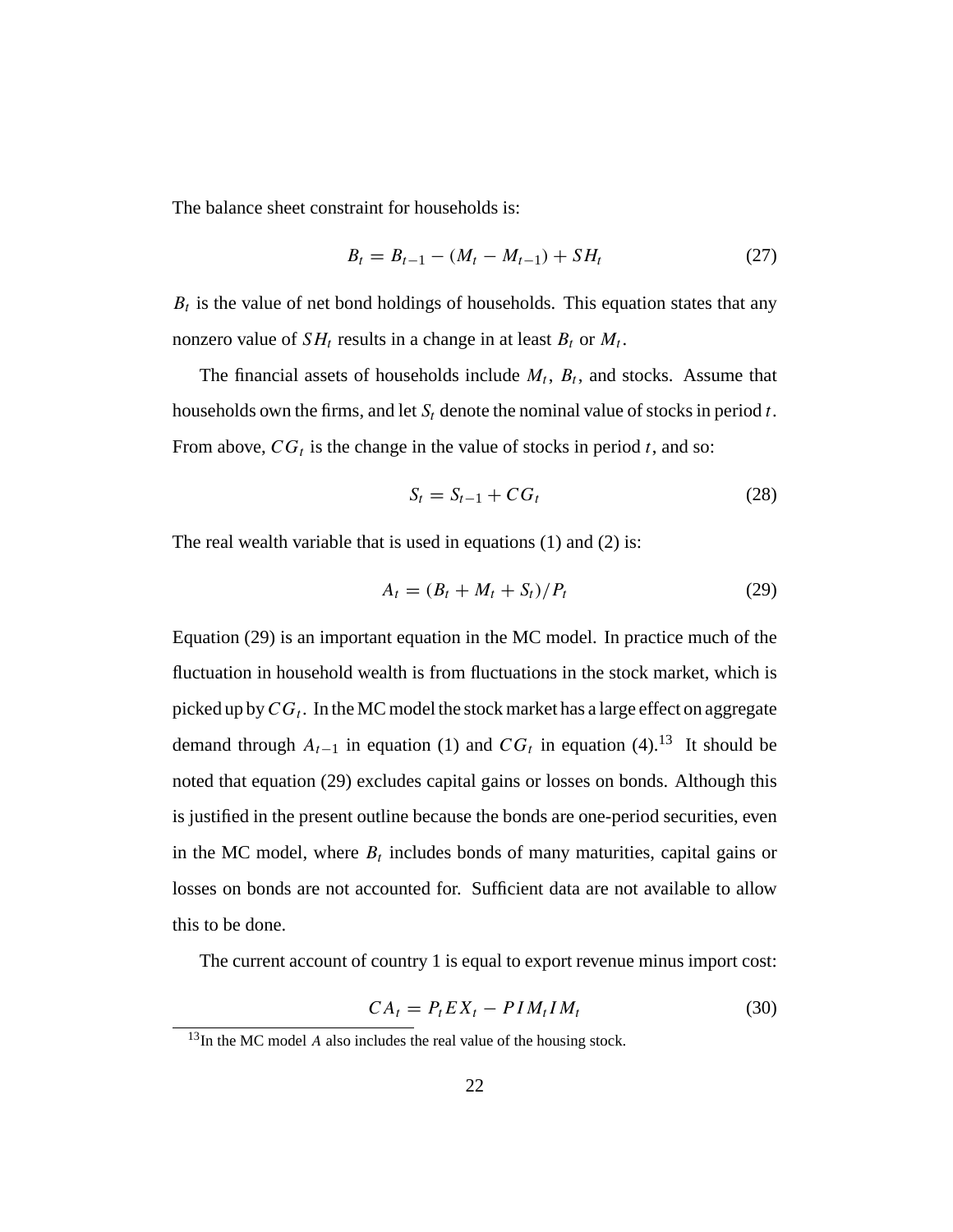The same 30 equations hold for country 2 with superscripts  $f$  added everywhere except for the three equations in which the exchange rate or  $Q_t$  appears: equations  $(9)$ ,  $(10)$ , and  $(23)$ . For country 2 these three equations are:

$$
PIM_t^f = P_t(e_t/e_{2000})
$$
 (39)

$$
EX_t^f = e_{2000} I M_t \tag{40}
$$

$$
Q_t^f = Q_{t-1}^f + (1/e_t)[(B_t^f - B_{t-1}^f) + (M_t^f - M_{t-1}^f) + SG_t^f] \tag{53}
$$

Equation (53) reflects the fact that international reserves are denominated in \$.

These 60 equations have the feature that all the flows of funds among the four sectors are accounted for, something noted above. Because of this, the equations imply that:

$$
Q_t = Q_{t-1} - (Q_t^f - Q_{t-1}^f)
$$

In other words, the sum of the changes in international reserve holdings across the two countries is zero. This equation is not numbered because it is not an independent equation. It is, however, a useful check that the accounting has been done properly.

So far nothing has been said about how prices, wages, interest rates, and the exchange rate are determined. As will be seen below, this has been saved for last to make Frisch's procedure clearer. In a structural macroeconometric model like the MC model, stochastic equations are postulated for these variables. The equations explaining the price level, the nominal wage rate, and the interest rate for country 1 are represented here as:

$$
P_t = f_{62}(W_t/\lambda_t, UR_t, PIM_t, \ldots) \tag{61}
$$

$$
W_t/\lambda_t = f_{61}(P_t, UR_t, \ldots) \tag{62}
$$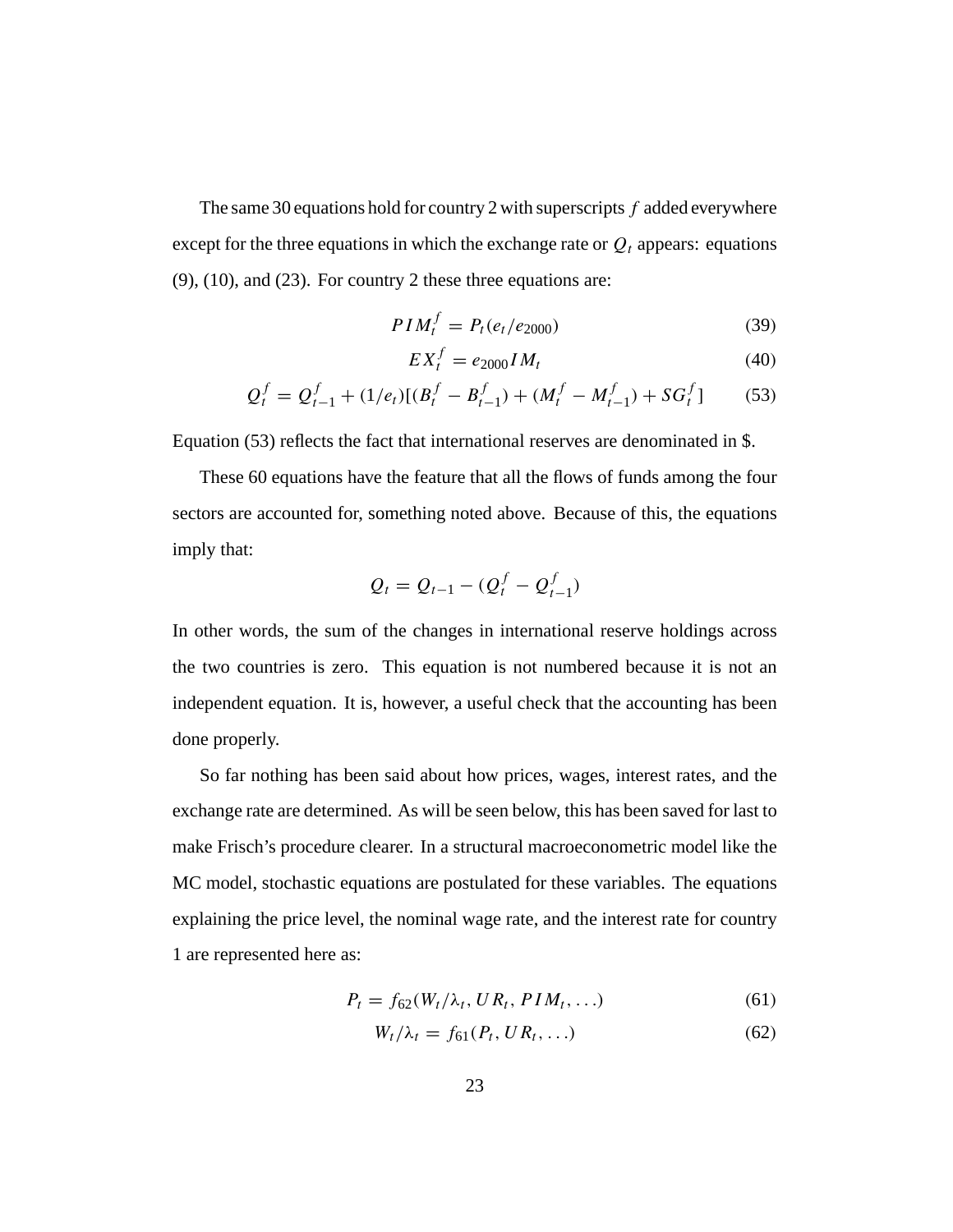$$
R_t = f_{63}(UR_t, \dot{P}_t, \ldots) \tag{63}
$$

Equation (61) states that the price level depends on two cost variables—the nominal wage rate and the price of imports—and a demand pressure variable—the unemployment rate. Equation (62) states that the nominal wage rate depends on the price level and the unemployment rate. In both equations (61) and (62) the nominal wage rate is divided by labor productivity,  $\lambda_t$ .<sup>14</sup>

Equation (63) is an interest rate rule of the monetary authority, where the interest rate depends on the unemployment rate and the rate of inflation. The estimation of interest rate rules goes back to Dewald and Johnson (1963), although they are usually called "Taylor rules" from Taylor (1993). The output gap is usually used in place of the unemployment rate in the equation, but I have found better results using the unemployment rate. I first added an estimated interest rate rule to my macroeconometric model in Fair (1978).

In practice the specification of the dynamics in equations (61), (62), and (63) is important. For present purposes the dynamics can be subsumed in "...". In the MC model a restriction is put on the estimation of equations (61) and (62) to insure that  $W_t/P_t$  has reasonable long-run properties. This restriction is discussed below when comparing the MC model to a barred version. The estimated price equations for the various countries in the MC model are not NAIRU equations, where the change in the inflation rate depends on the difference between the unemployment rate and the natural rate. The NAIRU dynamics are tested in Fair (2004, Chapter 4) and are generally rejected. The functional form of the price equation is discussed

<sup>&</sup>lt;sup>14</sup>The price equation is identified in the MC model because  $W_{t-1}/\lambda_{t-1}$  appears in the wage equation but not in the price equation.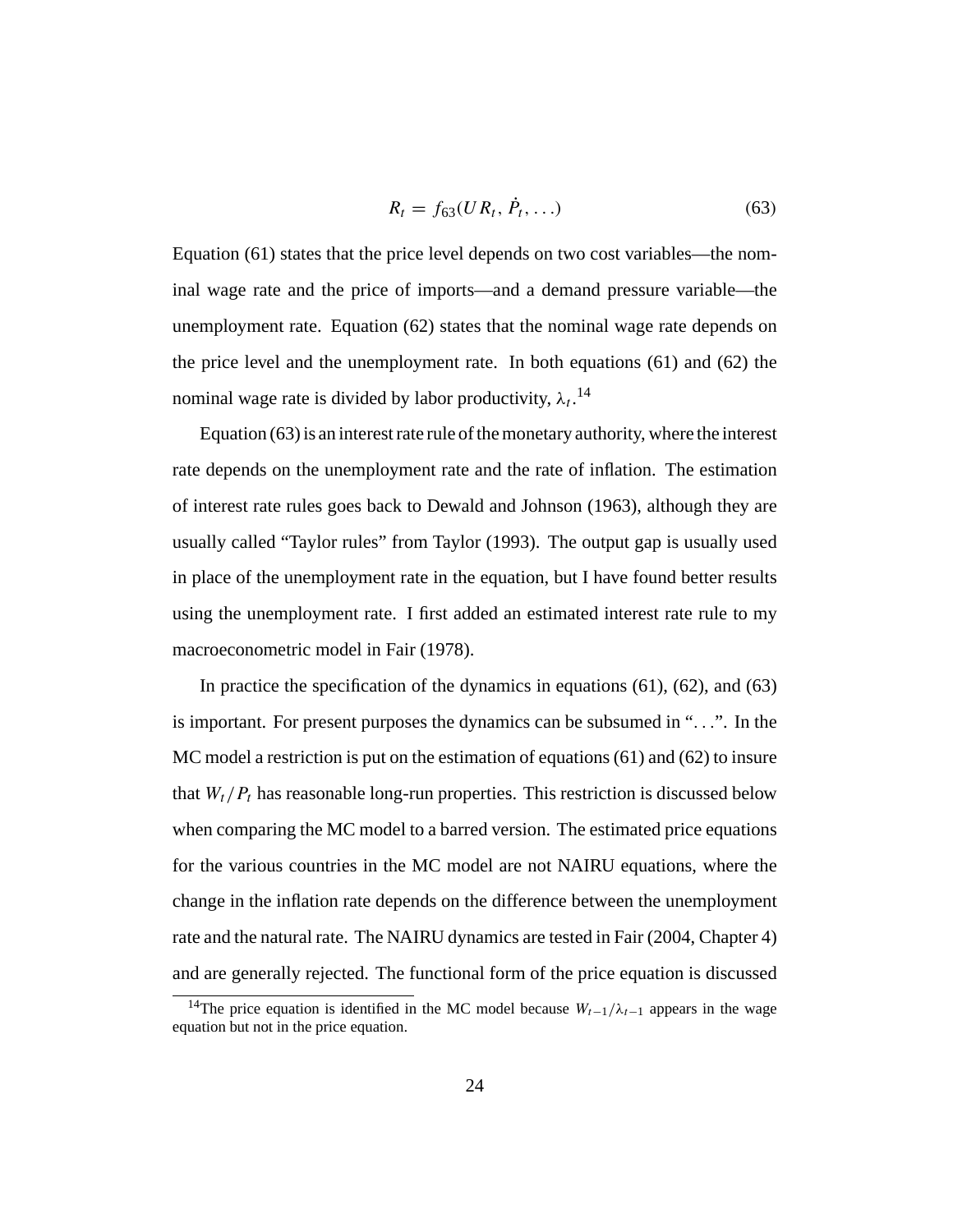further below.

Number the equivalent three equations for country 2 as equations (64), (65), and (66). The final equation determines the exchange rate:

$$
e_t = f_{67}(P_t/P_t^f, R_t/R_t^f, \ldots)
$$
\n(67)

The exchange rate is taken to be a function of the relative price levels and the relative interest rates. In the model one can think about  $e_t$  being control by the two governments through their control of  $Q_t$ , and so if equation (67) is postulated,  $Q_t$ becomes endogenous.

These 67 equations determine the 67 endogenous variables in Table 1 (counting country 1 and country 2).

### **Supplementary Hypothetical Equations**

The fully estimated MC model, of which the above is an outline, is Frisch's set of n independent dynamic structural relations, called in Section 2 the "estimated" model. We are now ready to modify the model by adding supplementary hypothetical equations. In the following discussion, two additions are outlined. The first is a fairly modest change in the MC model and the second is fairly extreme. The first will be called "Barred One" and the second "Barred Two." An example of solving Barred One is presented in Section 4. In what follows bars are put over the period  $t$  values of the variables to denote that the equations are part of the barred model.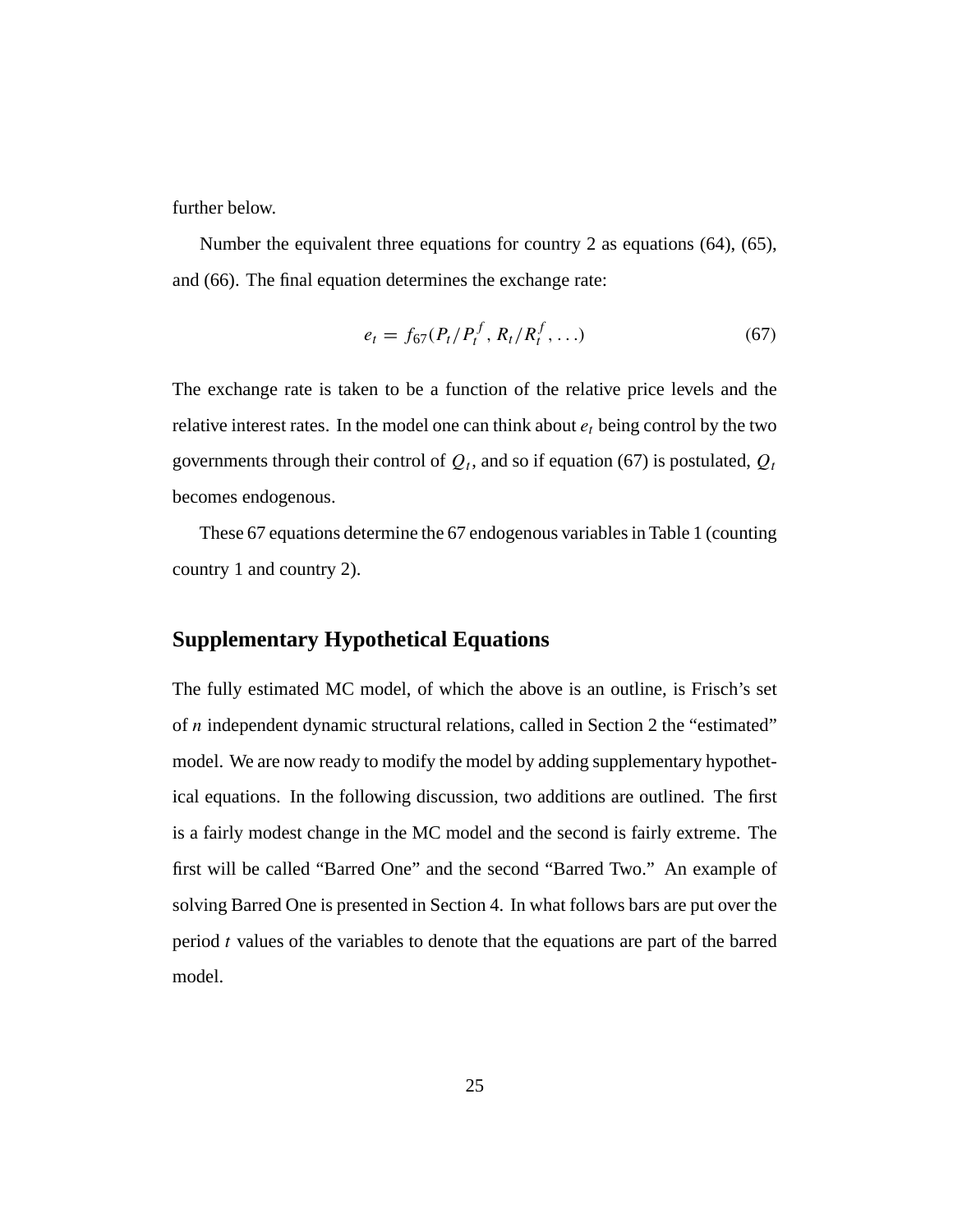### **Barred One**

First, the inventory investment equation (3) is replaced by

$$
\bar{Y}_t = \bar{X}_t + \alpha_t^* \bar{X}_t - V_{t-1}
$$
\n
$$
(3)'
$$

where  $\alpha_t^*$  is the "normal" inventory-sales ratio. Second, under the assumption that the production function is equation  $(i)$ , the investment and labor demand equations (4) and (5) are replaced by

$$
\bar{K}_t = \bar{K}'_t \tag{4'}
$$

$$
\bar{J}_t = \bar{J}'_t \tag{5'}
$$

These two equations state that there is no excess capital and no excess labor. Given that the capital stock is determined by equation (4) , investment is determined by equation (13). As noted in the discussion of equations (3), (4), and (5) above, in the MC model there is specified to be an adjustment toward the equilibrium values in these three equations.

Third, the wage equation (62) is replaced by an equation that states that the growth rate of the real wage equals the growth rate of labor productivity:

$$
(\bar{W}\dot{}/\bar{P})_t = \dot{\lambda}_t \tag{62}'
$$

This equation reflects the assumption of a constant labor share. The restriction imposed in the MC model on the long-run properties of the real wage mentioned above is similar to the constraint in equation (62) .

Fourth, the exchange rate equation (67) is replaced by:

$$
\bar{e}_t = e_t^* \tag{67}'
$$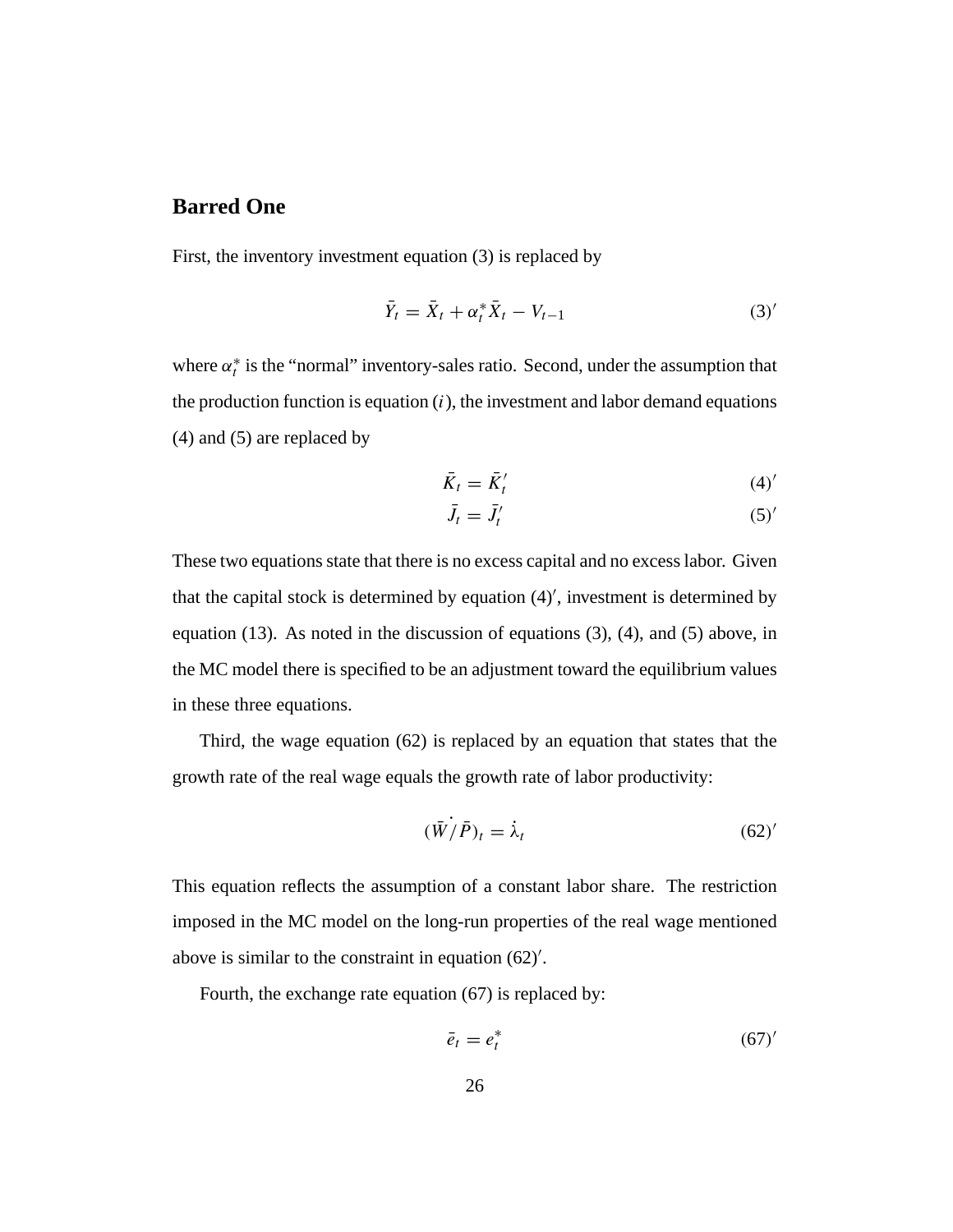or

$$
\bar{CA}_t = CA_t^* \tag{67}'
$$

where  $e_t^*$  is the desired (normal) value for the exchange rate and  $CA_t^*$  is the desired (normal) value for country 1's current account. Regarding this replacement, one can think of the two governments agreeing on either  $e_t^*$  or  $CA_t^*$  and choosing  $Q_t$ to obtain this value.

The equivalents of equations  $(3)$ ,  $(4)$ ,  $(5)$ , and  $(62)$  for country 2 are also replaced as above.

The last change concerns the interest rate rule (63) (and the equivalent for country 2). This could be replaced by one of the following two equations:

$$
\bar{UR}_t = UR_t^* \tag{63}'
$$

or

$$
\dot{\bar{P}}_t = \dot{P}_t^* \tag{63'}
$$

where  $UR_t^*$  is the desired (normal) value of the unemployment rate and  $\dot{P}_t^*$  is the desired (normal) value of the inflation rate. In other words, the monetary authority could pick the nominal interest rate to achieve some target value of the unemployment rate or some target value of the inflation rate. (The same applies to country 2.) The value of the interest rate that achieves the target value is the natural (normal) value of the interest rate.

The above changes are fairly modest. In Barred One, unlike in the estimated model, 1) the stock of inventories is as desired, 2) no excess capital and no excess labor are being held, 3) the labor share is constant, 4) the exchange rate or the current account is as desired by the two countries, and 5) the unemployment rate or the inflation rate in each country is as desired by the country's monetary authority.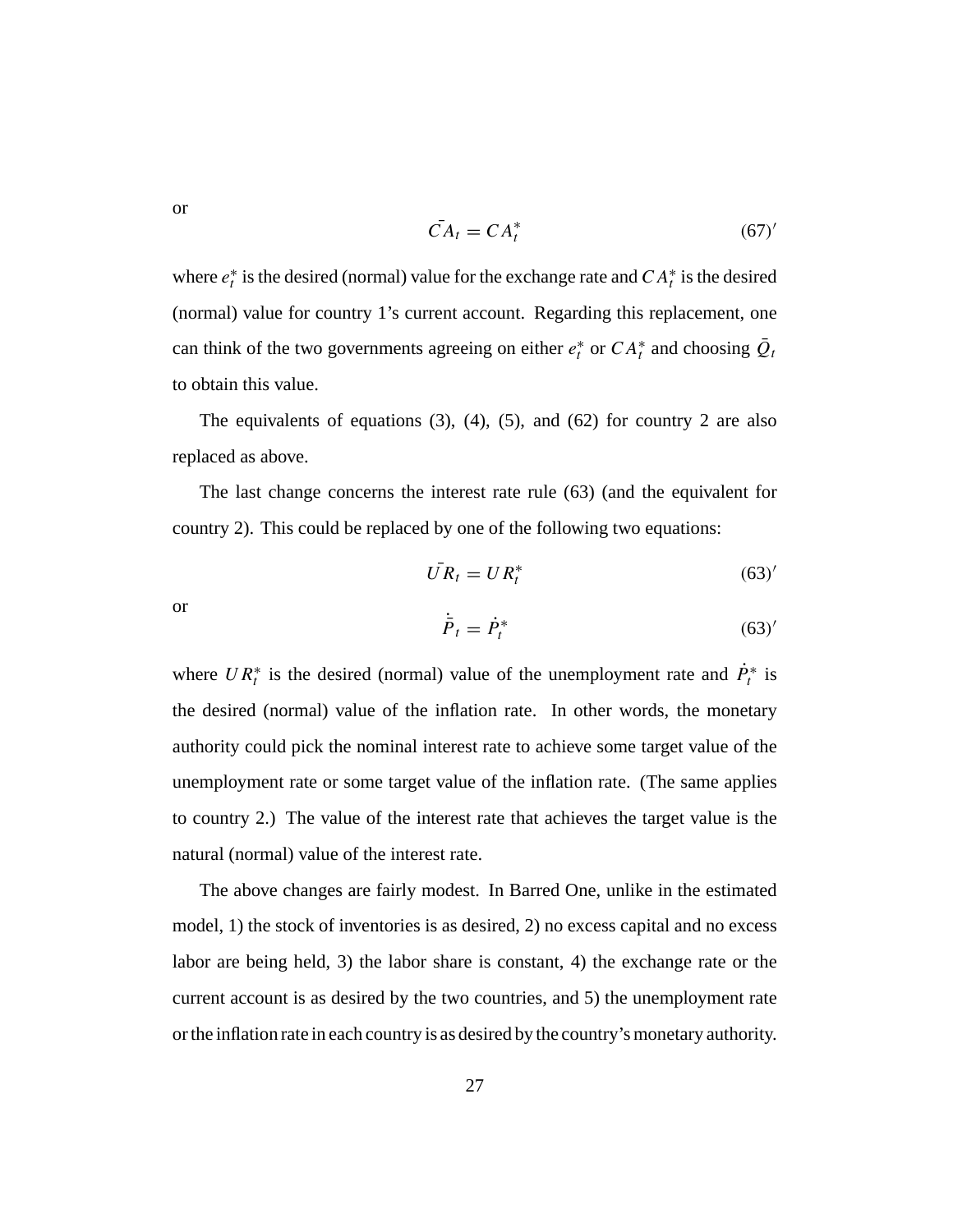The changes are modest because items 1), 2), and 3) are already specified in the MC model to hold in the long run.

Note that the price equation (61) has not been changed, although it could be if one wanted to impose a NAIRU specification on the barred model. If equation (61) is a NAIRU equation, then the only sensible choice for the monetary authority would be to choose the interest rate so that the unemployment rate equaled the natural rate as implied by the price equation. In this case the natural interest rate is simply the interest rate that achieves the natural unemployment rate.<sup>15</sup>

### **Barred Two**

In Barred One the nominal interest rate,  $R_t$ , affects real output and the unemployment rate because it affects consumption through equation (1) and (possibly) the real value of the stock market through equation (7). Money is not neutral. Barred Two is an example in which money is neutral. The changes are as follows.

First, the above changes in equations  $(3)$ ,  $(4)$ ,  $(5)$ ,  $(62)$ ,  $(63)$ , the equivalent equations for country 2, and equation (67) are made. Second, the demand for money equation (6) is replaced by:

$$
1 + \dot{\bar{P}}_t = (1 + \dot{\bar{M}}_t)/(1 + \dot{\bar{Y}}_t)
$$
 (6)

This equation reflects the assumption that velocity is constant, where velocity equals  $(P_t Y_t)/M_t$ . Third, the price equation (61) is taken to be a NAIRU equation,

<sup>&</sup>lt;sup>15</sup>As noted above, the results estimating the MC model suggest that the NAIRU dynamics are not accurate. An alternative price equation is one in which the inflation rate is a nonlinear function of the unemployment rate, where at some low value of the unemployment rate the inflation rate begins to increase substantially. In this case the aim of the monetary authority might be to target an unemployment rate near the bend.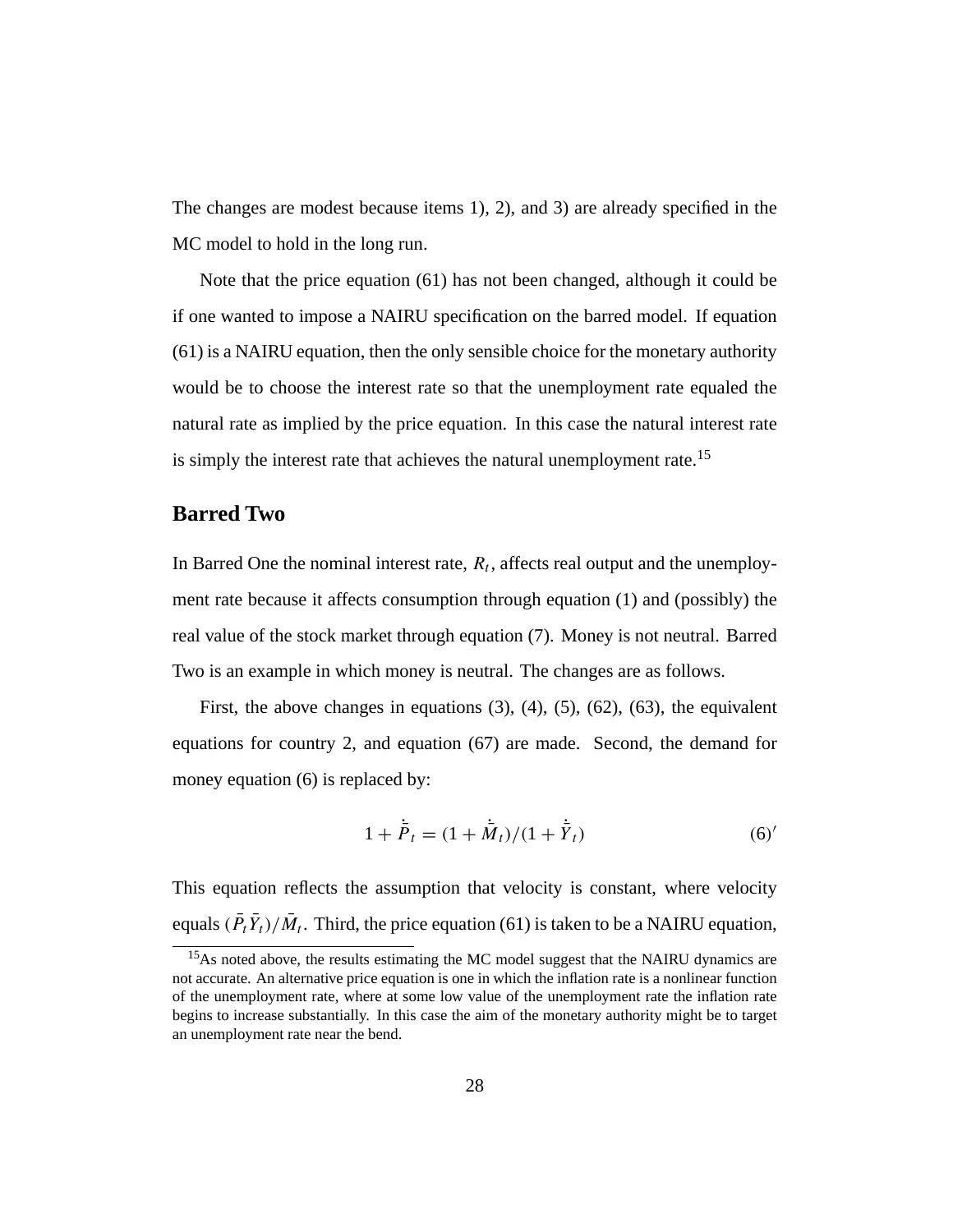where the change in the inflation rate is constant at  $UR_t = UR_t^*$ :

$$
\Delta \dot{\vec{P}}_t = f_{61'} (\vec{UR}_t - UR_t^*) \tag{61}'
$$

Fourth, the expected inflation rate in equation (19) is taken to be the actual rate, so that the real interest rate equation is:

$$
1 + \bar{\rho}_t = (1 + \bar{R}_t)/(1 + \bar{P}_t)
$$
\n(19)'

Fifth, the equivalent changes for country 2 are made.

The changes for Barred Two so far are not sufficient for money to be neutral. The household decision equations for consumption and labor supply—equations (1) and (2)—also have to be changed (and the equivalent for country 2).<sup>16</sup> For starters, assume that the nominal interest rate in equation (1) is replaced by the real rate:

$$
\bar{C}_t = f_1(\bar{YD}_t, \bar{\rho}_t, A_{t-1}, \ldots) \tag{1'}
$$

It will be easiest to see what further changes are needed for Barred Two to make money neutral by considering the following experiment. Assume that Barred Two has been solved for period  $t$ , where the solution is based on a particular value of  $\overline{M}_t$  chosen by the monetary authority. Now say that  $\overline{M}_t$  is increased by enough to make  ${\bar{P}}_t$  increase by 0.01 under the assumption that  ${\bar{Y}}_t$  is unchanged—see equation (6)'. The monetary authority does this by buying  $\bar{B}_t$  with  $\bar{M}_t$ .<sup>17</sup> If the real interest rate remains unchanged, then the nominal rate,  $\bar{R}_t$ , increases by roughly 0.01 from equation (19) .

<sup>&</sup>lt;sup>16</sup>In the following discussion, everything that is done for country 1 is also assumed to be done for country 2. For simplicity, only country 1 will be discussed.

<sup>&</sup>lt;sup>17</sup>Remember that the same changes are made for country 2.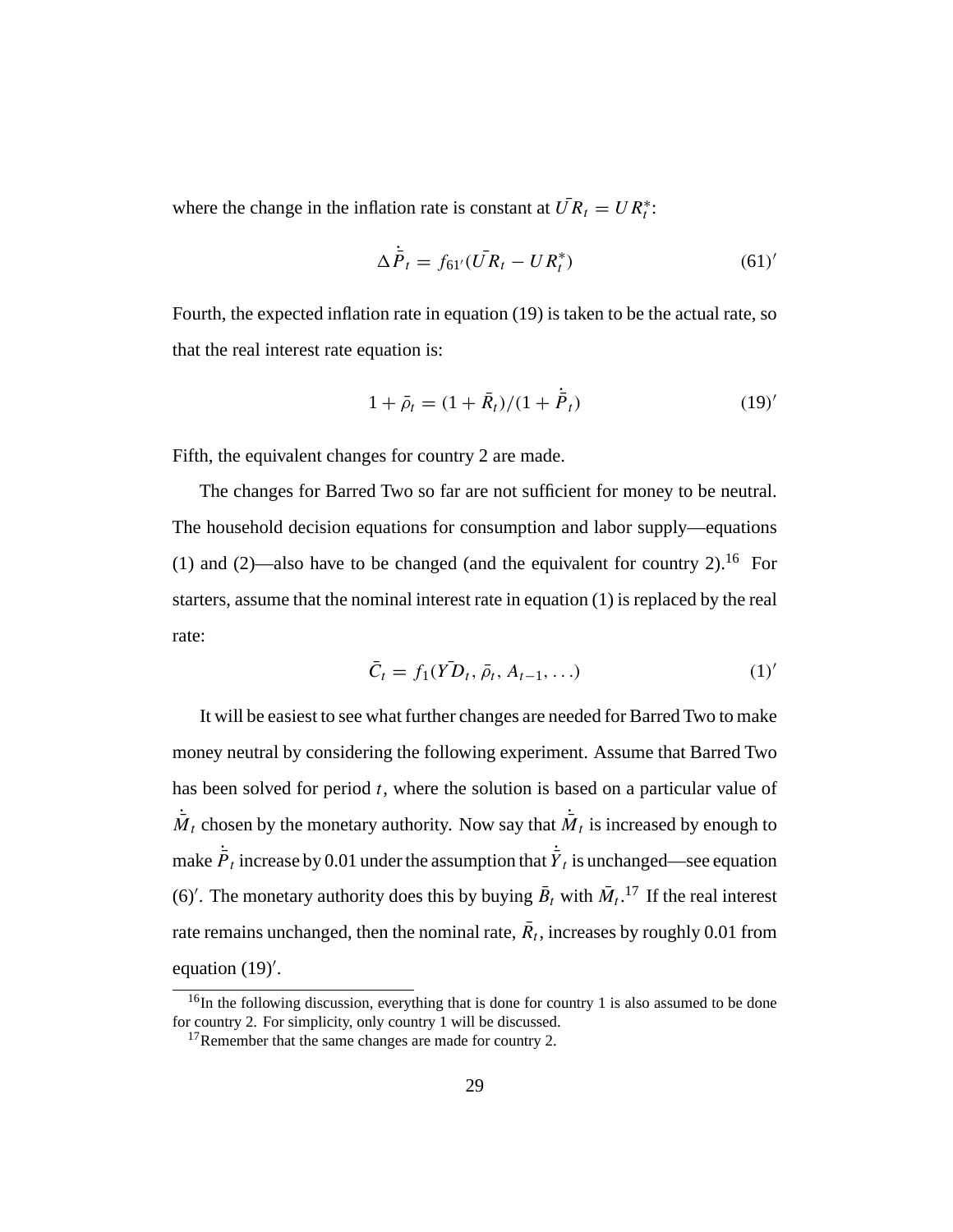When the model is solved for the new value of  $\overline{M}_t$ , will in fact  $\overline{Y}_t$  and the real interest rate remain unchanged? To take a special case, assume that the initial solution values of  $\overline{SH}_t$  and  $\overline{SG}_t$  are zero. Regarding fiscal policy, assume that in response to the monetary policy change the tax rates remain unchanged,  $\bar{G}_t$  remains unchanged, and  $\overline{TR}_t$ , which is in nominal terms, increases by one percent. One requirement for  $\overline{SH}_t$  and  $\overline{SG}_t$  to remain zero is that nominal interest payments,  $INTG_t$ , increase by one percent. So equation (24) has to be such that this happens.

A second requirement is that  $\overline{C}_t$  in equation (1)' remains unchanged. If real wealth remains an explanatory variable in equation  $(1)'$ , then real wealth must remain unchanged.18 The real value of stocks will remain unchanged if the change in  $CG_t$  is such that  $S_t$  increases by one percent. So equation (7) might be changed to have this happen. The situation regarding  $\bar{B}_t$  and  $\bar{M}_t$ , however, is more complicated. In practice there are bonds of many maturities, and so capital gains and losses from the inflation rate change must be taken into account. The situation is further complicated if  $\overline{SH}_t$  and  $\overline{SG}_t$  are not zero. A perhaps easier approach is to impose directly on the specification of equation (1)' the constraint that  $\overline{C}_t$  is unaffected by the inflation rate. Similarly, the specification of equation (2) could be changed to impose directly that  $\bar{L}_t$  is unaffected by the inflation rate.

If equations (1)' and (2) are changed so that  $\overline{C}_t$  and  $\overline{L}_t$  do not depend on the inflation rate, then Barred Two can be solved as follows. On the real side, the model can be solved for the real interest rate,  $\bar{\rho}_t$ , at the point  $UR_t = UR_t^*$ . Speaking

<sup>&</sup>lt;sup>18</sup>Although real wealth enters with a lag of one period in equations  $(1)'$  and  $(2)$ , it is easiest in the present context to think of the money supply change occurring at the beginning of the period and affecting nominal wealth also at the beginning of the period. In other words, change  $A_{t-1}$  to  $A_t$  in equations (1)' and (2).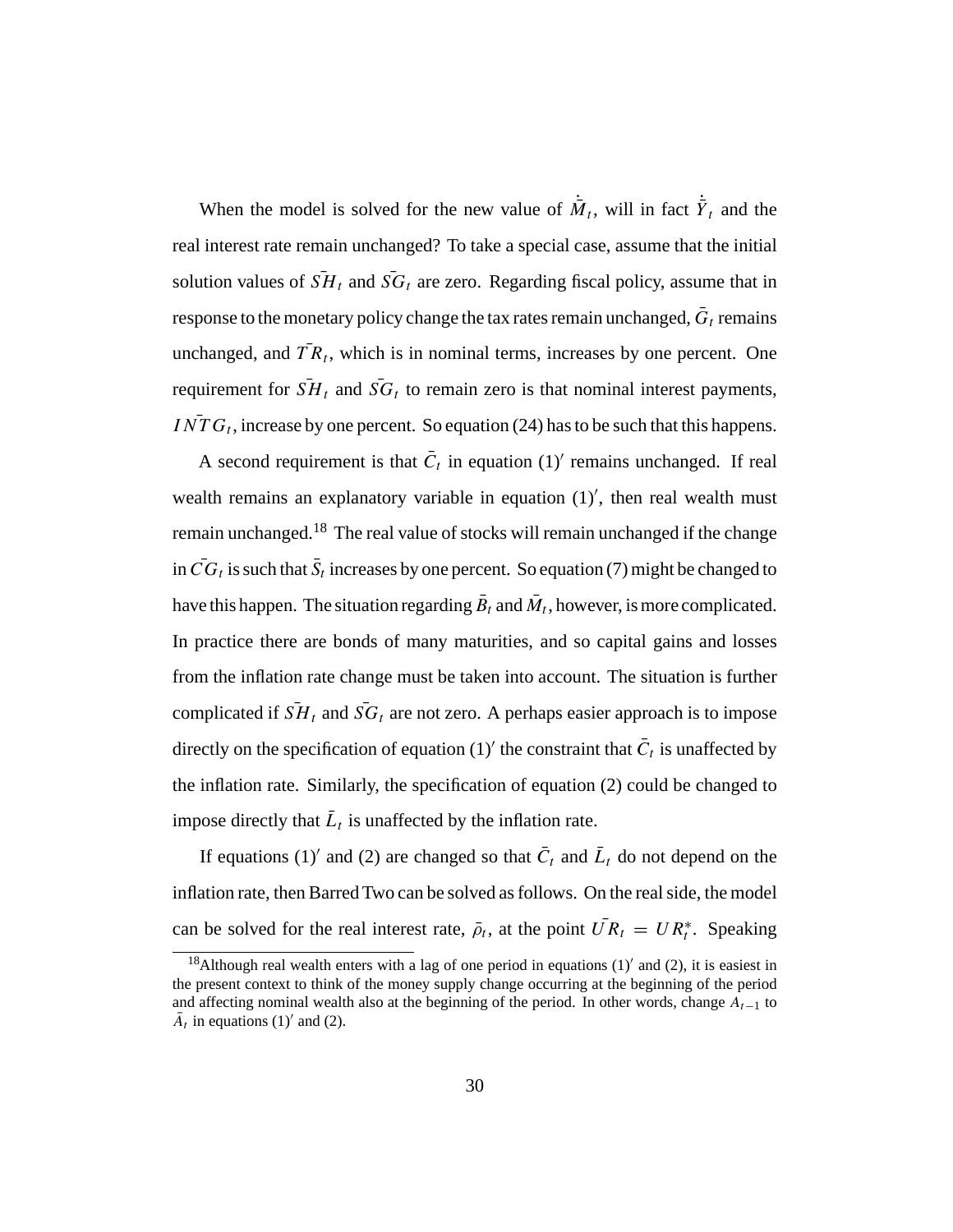loosely, the NAIRU price equation  $(61)'$  ties down the real interest rate and thus the real side of the economy. The rate of inflation is then determined from equation (6)', and the nominal interest rate,  $R_t$ , is determined from equation (19)'. Since neither  $\overline{R}_t$  nor the rate of inflation affects  $\overline{C}_t$  and  $\overline{L}_t$ , the real side is not affected. Changes in  $\overline{M}_t$  only affect the rate of inflation and the nominal interest rate.

### **Other Barring Issues**

#### **Expectations**

Expectations, however formed, must be based on known values at the time they are formed. In an estimated model like the MC model, expectations are assumed to depend on lagged values with at most fairly modest restrictions on the expectational process. If expectations are rational, agents form their expectations by solving the model. Expectations are still based on lagged values, since this is what the solution of the model is based on, but there are in effect many restrictions on the expectational process.19 If the estimated model does not assume rational expectations, but one wants to impose this assumption in the barred model, then Frisch's supplementary hypothetical equations should be considered as including the addition of the rational expectations hypothesis.

<sup>&</sup>lt;sup>19</sup>The solution of a model in real time is also based on guessed values of current and future exogenous variables. These guesses for the most part will also be based on lagged values, although some may be based on announced future policy actions. So some of the "known" values under the rational expectations hypothesis may be announced values.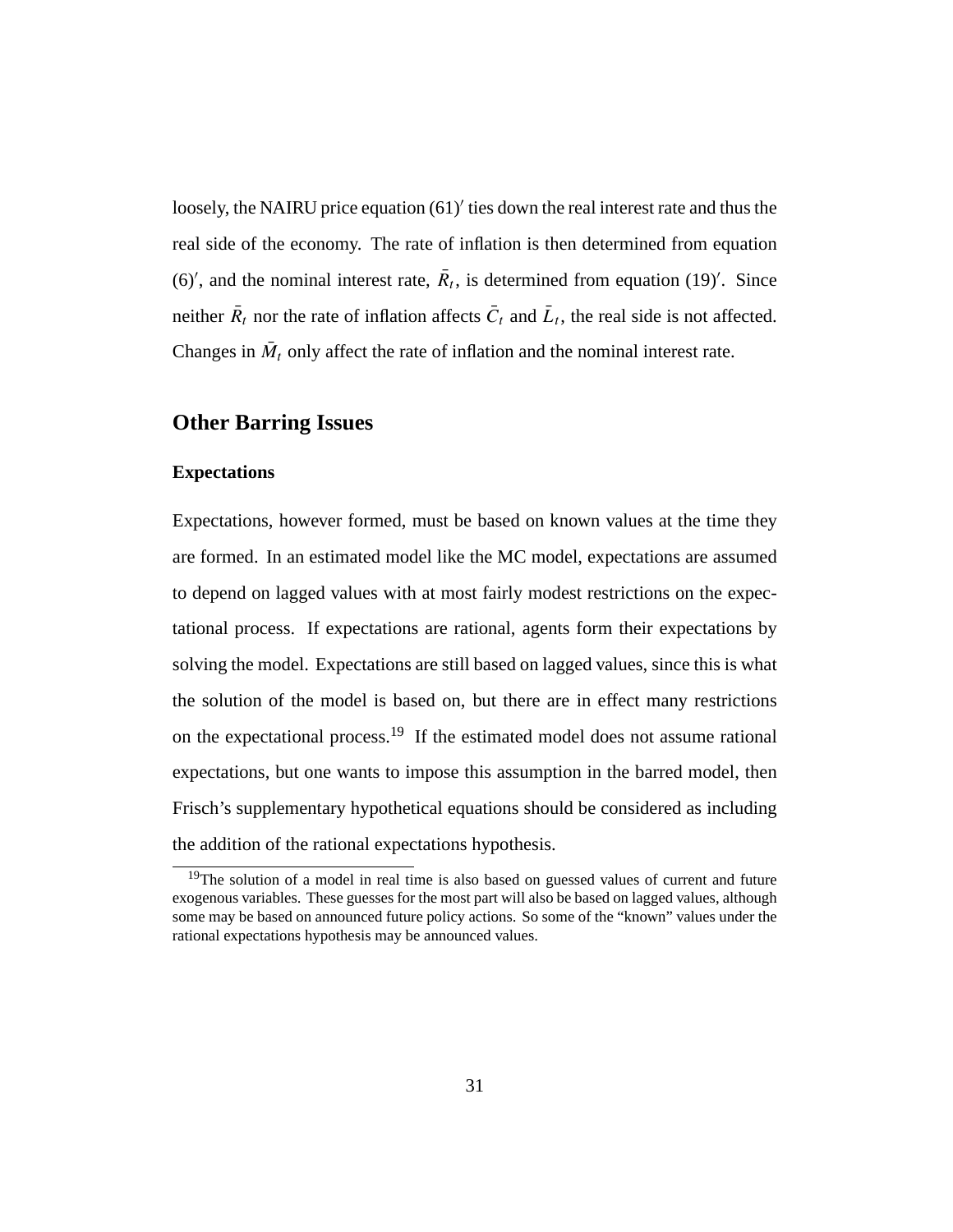#### **The Production Technology**

If the production function is changed from equation  $(i)$  to one in which there are substitution possibilities between capital,  $K_t$ , and labor,  $J_t$ , then the values of capital and labor will depend on the real wage rate and the interest rate. If there are substitution possibilities, the equivalent of no excess capital and no excess labor is the requirement that the economy be "on" the production function. This means that substituting the actual values of  $K_t$  and  $J_t$  into the production function yields the actual value of  $Y_t$ . Under this technology money would still be neutral in Barred Two if money has no effect on the real wage rate and the real interest rate.

### **4 Barred One: Numerical Example**

There are 39 countries in the complete MC model for which stochastic equations are estimated. There are 31 stochastic equations for the United States and up to 15 each for the other countries. In addition, there are about 1,200 estimated trade share equations. Trade share data were collected for 59 countries, and so the trade share matrix is 59  $\times$  59. The estimation periods begin in 1954 for the United States and as soon after 1960 as data permit for the other countries. The model is discussed in Fair (2004), and the exact version that was used for the results in this section is on the website listed in the introductory footnote.

For present purposes only the equations for the United States were changed to construct "Barred One." The changes represented by equations  $(3)$ ',  $(4)$ ',  $(5)$ ', and  $(62)$  were made. In addition, there is a demand equation for hours paid per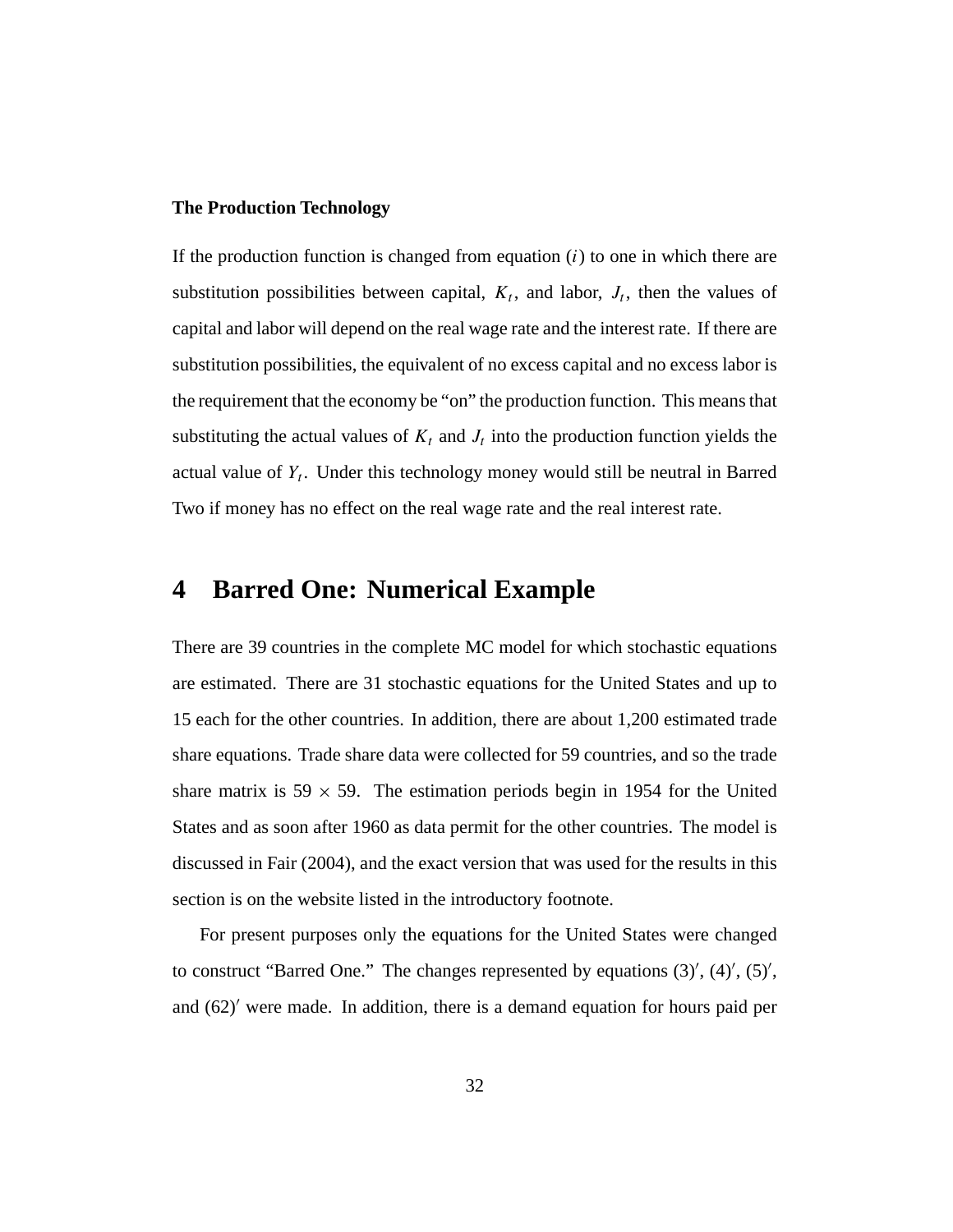worker in the model, and this equation was replaced with one that set hours paid per worker equal to a "normal" value. No changes were made to the exchange rate equations.20

The 16 quarter period 2005:1–2008:4 was examined. At the time of this work this was a real-time future period, and the base path of the economy was a path predicted by the MC model. This prediction was based on actual values from 2004:4 back and guessed values of the exogenous variables from 2005:1 on. All future error terms were taken to be zero. The solution values for Barred One were phased in over the 16 quarters using the process discussed at the end of Section 2. Therefore, the predicted values for 2008:4 are the predicted values from the barred model alone. The nominal interest rate path was chosen to yield an inflation rate of about 3 percent. The results are presented in Table 2. The first set of results is from the base path, i.e., the path predicted by the MC model, and the second set is from the path predicted by Barred One with the phase in. (The third set of results in Table 2 is discussed in the next section.)

Before discussing the results, it should be stressed that they are meant for illustration only. They are conditional on the particular set of guessed exogenousvariable values, and the prediction paths would obviously differ if other values were used. However, the differences in the paths are much less affected by a change in exogenous variables than are the levels (because exogenous-variable changes affect both sets of paths similarly), and so more weight should be placed on the

<sup>&</sup>lt;sup>20</sup>The matching of the equation numbers in the MC model and the numbers in this paper is: 11 to (3), 12 to (4), 13 to (5), and 16 to (62). The hours paid per worker equation is 14.  $\alpha_t^*$  was taken to be  $0.7$  for all  $t$ . Not changing the exchange rate equations means that the governments are assumed to be happy with whatever exchange rate values are predicted by the equations.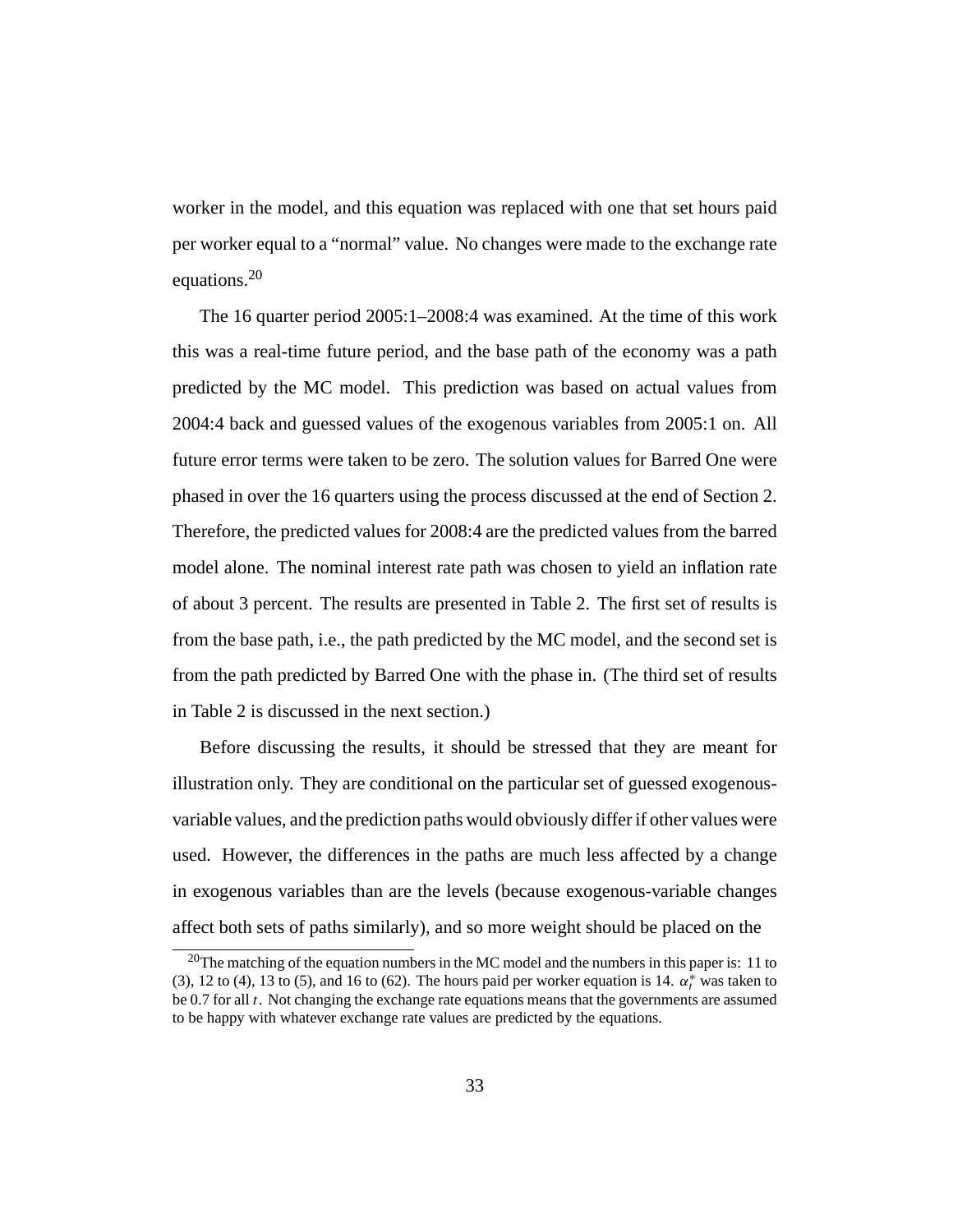|        | <b>MC Model Solution</b> |                  |      |      | <b>Barred One Solution</b> |                  |      |      | <b>MC Model Optimal</b> |                  |      |      |  |
|--------|--------------------------|------------------|------|------|----------------------------|------------------|------|------|-------------------------|------------------|------|------|--|
|        | R                        | $\boldsymbol{P}$ | U R  | Y    | R                          | $\boldsymbol{P}$ | UR   | Y    | R                       | $\boldsymbol{P}$ | U R  | Y    |  |
| 2005:1 | 2.54                     | 3.25             | 5.26 | 3.09 | 2.75                       | 3.18             | 5.24 | 3.82 | 2.94                    | 3.20             | 5.27 | 3.01 |  |
| 2005:2 | 2.60                     | 3.68             | 5.33 | 1.77 | 3.00                       | 3.64             | 5.36 | 1.76 | 3.23                    | 3.61             | 5.35 | 1.64 |  |
| 2005:3 | 2.63                     | 3.59             | 5.34 | 2.16 | 3.25                       | 3.45             | 5.51 | 1.97 | 3.35                    | 3.50             | 5.38 | 1.97 |  |
| 2005:4 | 2.84                     | 3.53             | 5.32 | 2.40 | 3.50                       | 3.25             | 5.70 | 2.16 | 3.58                    | 3.43             | 5.38 | 2.20 |  |
| 2006:1 | 3.09                     | 3.52             | 5.29 | 2.26 | 3.75                       | 3.04             | 5.91 | 2.15 | 3.84                    | 3.37             | 5.38 | 2.06 |  |
| 2006:2 | 3.26                     | 3.48             | 5.27 | 2.36 | 4.00                       | 2.92             | 6.08 | 2.33 | 3.89                    | 3.34             | 5.37 | 2.21 |  |
| 2006:3 | 3.37                     | 3.45             | 5.25 | 2.40 | 4.25                       | 2.84             | 6.19 | 2.39 | 3.91                    | 3.31             | 5.37 | 2.32 |  |
| 2006:4 | 3.49                     | 3.43             | 5.24 | 2.43 | 4.50                       | 2.81             | 6.24 | 2.41 | 3.95                    | 3.29             | 5.37 | 2.40 |  |
| 2007:1 | 3.61                     | 3.40             | 5.23 | 2.46 | 4.50                       | 2.80             | 6.25 | 2.48 | 4.04                    | 3.27             | 5.37 | 2.46 |  |
| 2007:2 | 3.72                     | 3.38             | 5.23 | 2.49 | 4.50                       | 2.85             | 6.23 | 2.59 | 4.15                    | 3.25             | 5.37 | 2.50 |  |
| 2007:3 | 3.81                     | 3.36             | 5.23 | 2.53 | 4.50                       | 2.90             | 6.20 | 2.67 | 4.27                    | 3.23             | 5.36 | 2.54 |  |
| 2007:4 | 3.89                     | 3.33             | 5.24 | 2.57 | 4.50                       | 2.95             | 6.17 | 2.71 | 4.39                    | 3.21             | 5.36 | 2.58 |  |
| 2008:1 | 3.96                     | 3.31             | 5.24 | 2.62 | 4.50                       | 2.99             | 6.14 | 2.75 | 4.53                    | 3.17             | 5.36 | 2.59 |  |
| 2008:2 | 4.04                     | 3.30             | 5.24 | 2.67 | 4.50                       | 3.05             | 6.10 | 2.80 | 4.69                    | 3.16             | 5.36 | 2.63 |  |
| 2008:3 | 4.11                     | 3.29             | 5.23 | 2.71 | 4.50                       | 3.09             | 6.06 | 2.85 | 4.82                    | 3.15             | 5.36 | 2.66 |  |
| 2008:4 | 4.18                     | 3.28             | 5.22 | 2.75 | 4.50                       | 3.14             | 6.01 | 2.89 | 4.92                    | 3.14             | 5.36 | 2.71 |  |

**Table 2 Solution Values for 2005:1–2008:4 Values are percentage points**

R = nominal three-month Treasury bill rate,  $\dot{P}$  = percentage change in the GDP deflator,

 $UR =$  unemployment rate,  $\dot{Y} =$  percentage change in real GDP.

differences than on the levels.

The predicted path of the interest rate for the MC model uses the estimated interest rate rule of the Fed. Table 2 shows that the path chosen (exogenously) for Barred One has slightly larger values, which was done to bring the inflation rate closer to 3 percent. The values of the unemployment rate are larger for Barred One. This is primarily because of the excess labor differences. For Barred One there is no excess labor by the end of the period (equation (5) ), whereas (not shown) there is excess labor for the MC model, including at the end of the period. In general, however, the paths are similar, and so the differences between the regular MC model and Barred One seem modest. In other words, the MC model is not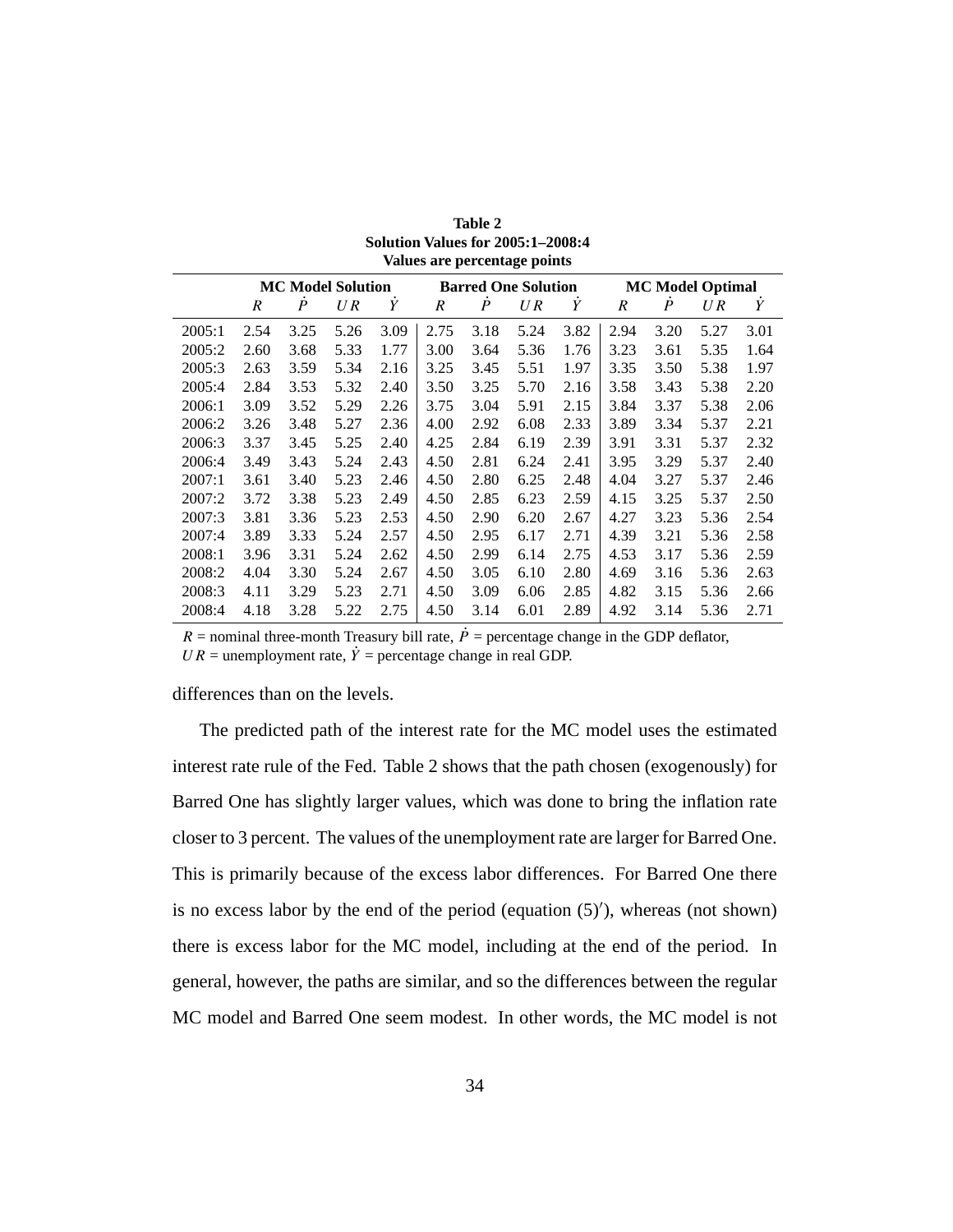too different from a model in which there is no excess capital, no excess labor, no excess inventories, and the real wage rate growing at the rate of productivity.

For Barred One for 2008:4, the nominal interest rate is 4.5 percent, the inflation rate is 3.1 percent, and the growth rate of output is 2.9 percent. The natural or neutral nominal interest rate is thus 4.5 percent and the natural or neutral real rate is 1.4 percent. Using just the MC model and taking the predictions for 2008:4 to be natural values, the natural nominal interest rate is 4.2 percent and the natural real rate is 0.9 percent.

## **5 Optimal Control**

As mentioned in Section 1, an alternative to using natural values for policy purposes is to use optimal control techniques. These require that a welfare or loss function be postulated. Consider the period  $2005:1-2008:4$ , and let t be 2005:1. Assume that the nominal interest rate is the control variable (of the monetary authority) and that the loss function is:

$$
L = \sum_{i=t}^{t+15} [0.5(\dot{P}_i - 3.0)^2 + 0.5(UR_i - 5.0)^2 + 0.1(\Delta R_i - \Delta R_i^*)^2
$$
  
+0.1/(R\_i - 0.999) + 0.1/(16.001 - R\_i)]

This loss function targets an inflation rate of 3 percent and an unemployment rate of 5 percent, with equal weights on the two variables. (The units of all the variables in the loss function are in percentage points, contrary to the case in Section 3, where the units are percents.) The last two terms insure that the optimal values of  $R$  will be between 1 percent and 16 percent. The middle term penalizes large changes in the interest rate, which is designed to lessen the chances of instrument instability.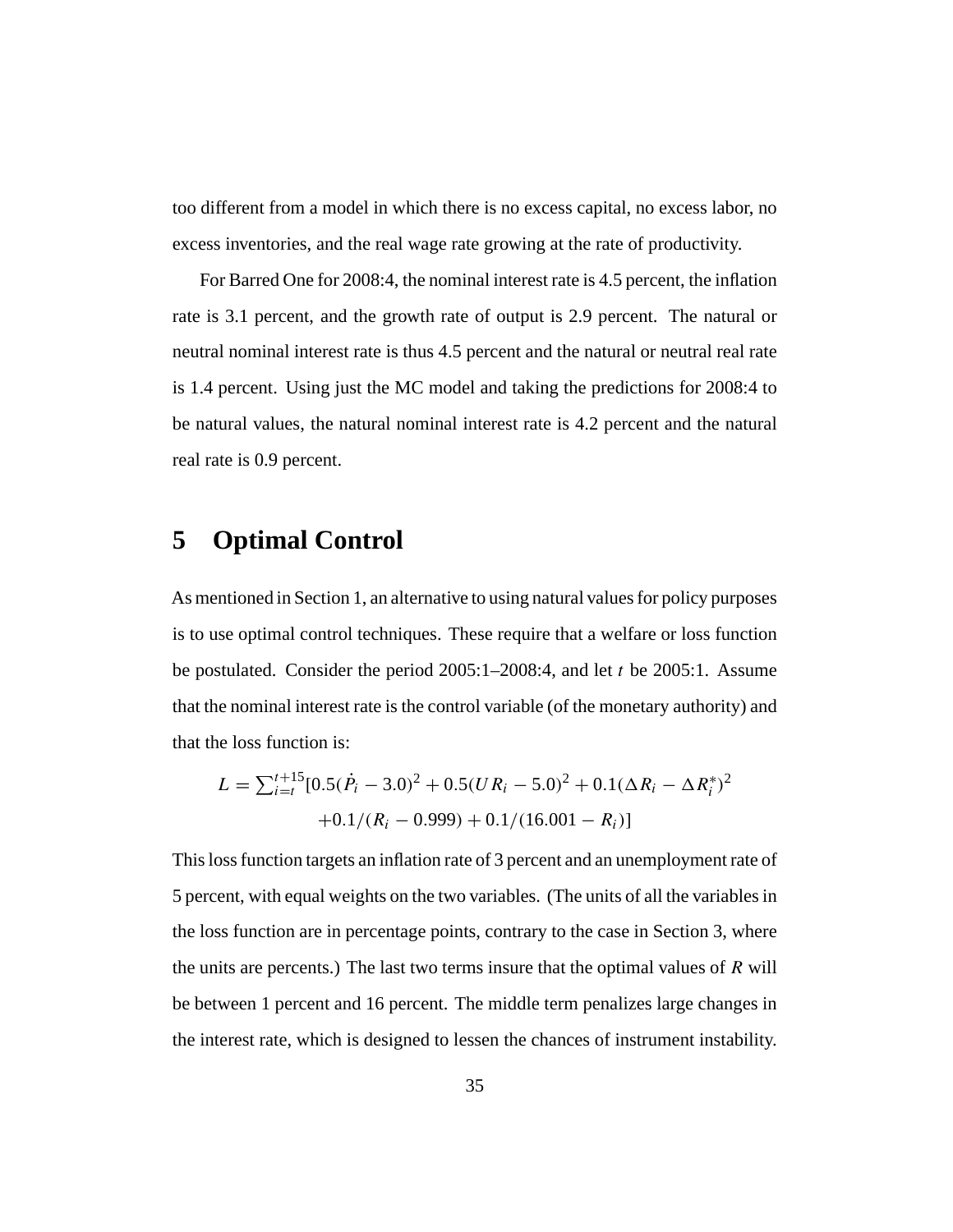$\Delta R_i^*$  is the actual change in the interest rate for period *i* in the base path (the first set of results in Table 2).

The loss function was minimized using the same exogenous-variable values as were used for the first two sets of results in Table 2 and also zero values for the future error terms. The general optimization method is discussed in Fair (2004, Section 1.7). The estimated interest rate rule of the Fed was dropped from the model, and the interest rate was taken to be control variable. The optimization problem is to find the 16 values of the interest rate that minimize L subject to the MC model. The results are the third set of results in Table 2. Remember that the model used for this purpose is the regular MC model, not Barred One.

Even given the middle term in the loss function, the optimal values of the interest rate near the end of the control period may be extreme because there is no tomorrow after the end of the period. It may thus be best to focus, say, on the results for 2008:1 in Table 2. For this quarter the optimal value of the interest rate is 4.53 percent, which results in values of 3.17 percent for the inflation rate and 5.36 percent for the unemployment rate. Again, these are not that different from the other two sets of values. From this exercise one would conclude that it is optimal (given the loss function) to have the nominal interest rate rise to about 4.5 percent in three years. Here, the concept of an optimal value has replaced the concept of a natural or neutral value. Since the optimal interest rate path in Table 2 is slightly higher than the path predicted by the MC model, which uses the estimated interest rate rule of the Fed, this says that the rule is predicting more expansive Fed behavior than is optimal for the given loss function above.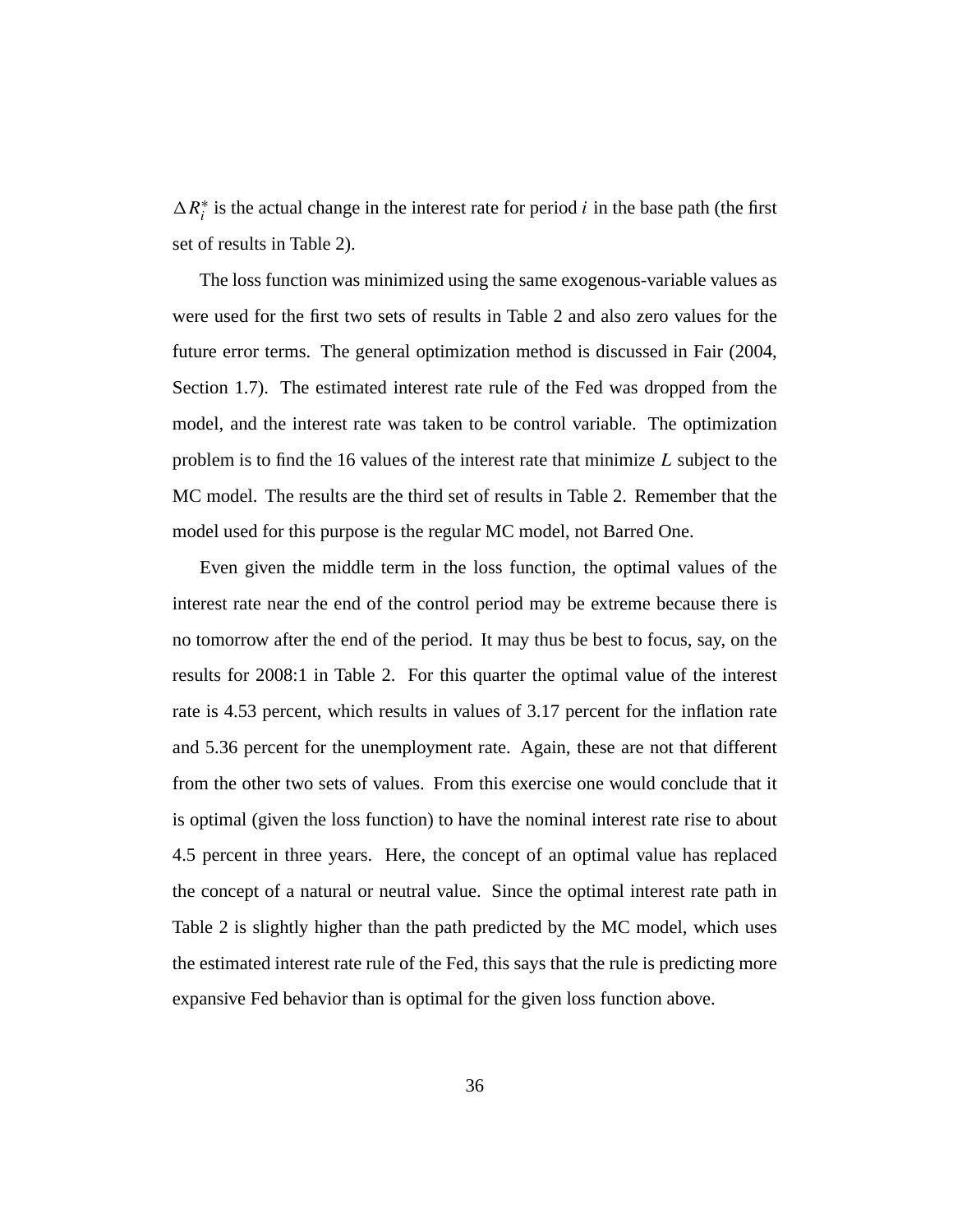## **6 Conclusion**

Frisch's procedure provides a way of modifying an estimated structural macroeconometric model to meet equilibrium conditions. The resulting model, a "barred" model, can be solved to yield natural values. The procedure has the advantage of forcing one to be clear on the additional theory used to move from the estimated model to the barred model.

If the economy is always in equilibrium, a barred model may be a better representation of the economy than is the estimated model from which it is derived. The estimated model may be seriously misspecified from failing to account for various equilibrium conditions, and if it fits better than the barred model, this may simply be because of data mining. On the other hand, if the economy is not always in equilibrium, the barred model is not likely to be a better representation because of its equilibrium nature, but it may still yield accurate estimates of natural values. Also, if the economy is not always in equilibrium, a barred model can possibly be specified to allow a gradual adjustment to equilibrium, which could make it realistic in the transition to equilibrium in addition to at equilibrium.

A competitor to a barred model is simply the estimated model itself. It may be that an estimated model captures both the short-run and long-run properties of the economy well. There is nothing in the procedure of specifying and estimating a structural macroeconometric model that rules out accurately accounting for the macro dynamics. If an estimated model accurately represents the dynamic features of the economy, then Frisch's procedure is not needed and Solow's call for a hybrid model is not necessary. Also, the concept of natural values is not needed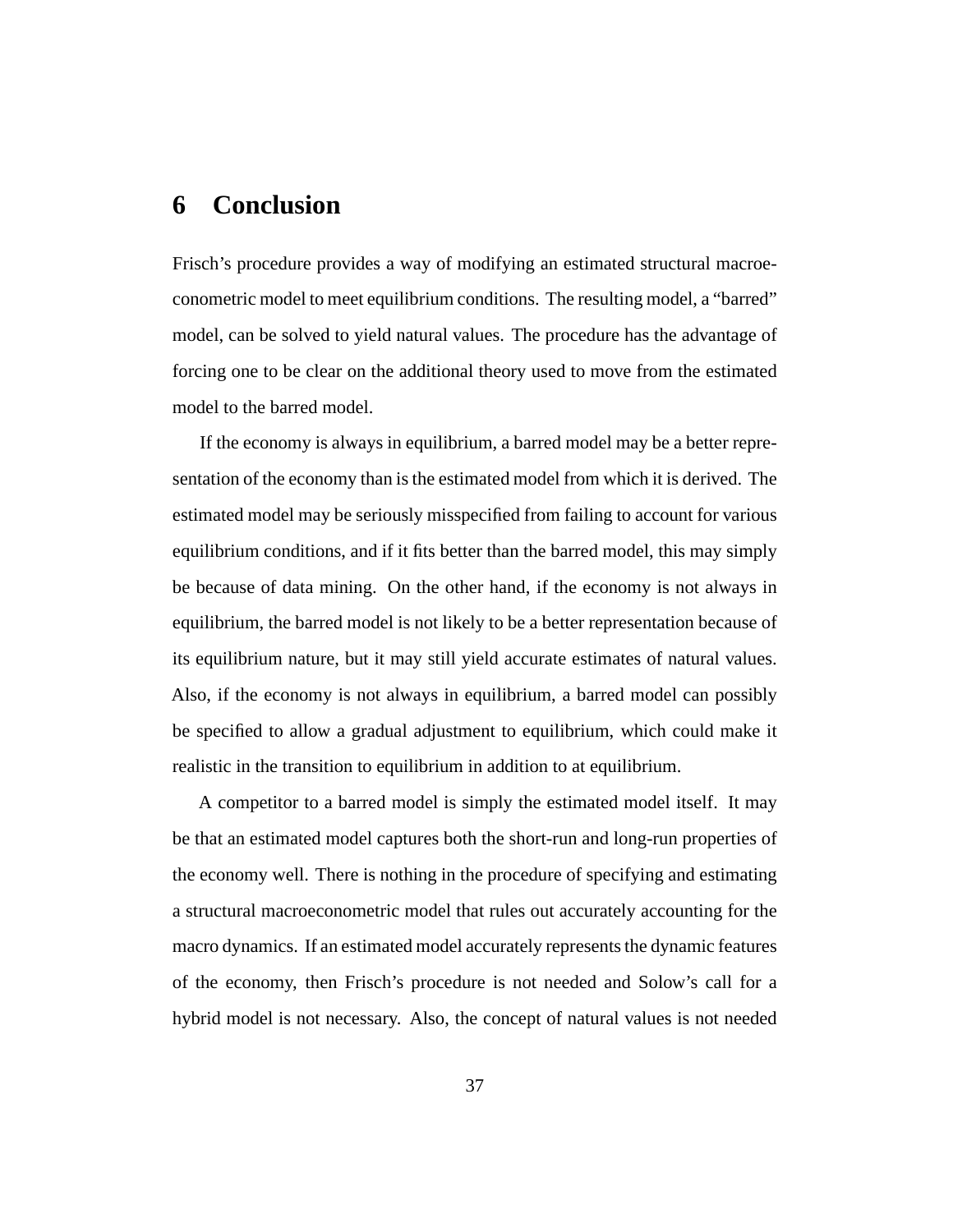either, since policy experiments—perhaps optimal control experiments—can be done directly using the estimated model.

The tests in Fair (2004) suggest that the MC model is a fairly good approximation of the economy, and if this is true, natural values may not be needed and one can rely only on optimal control experiments like the one in Section 5. The results in Section 4 show that the MC model and phased-in Barred One have similar properties. Given the supplementary hypothetical equations that were added for Barred One, this means that the MC model has long-run properties similar to a model in which there no excess capital and labor, no undesired inventories, and the real wage rate growing at the rate of productivity. In this sense, the MC model seems to have reasonable long-run properties.

Barred Two, on the other hand, is a different story, one where future research may be interesting. A key addition for Barred Two is the replacement of the money demand equation with equation (6) . This allows (after other specification changes) the price equation  $(61)'$  to tie down the real side of the economy, with the inflation rate depending only on the rate of growth of the money supply. The specification of Barred Two is, of course, related to the literature on whether money is neutral, superneutral, or neither (see, for example, Orphanides and Solow (1990) for a review). Again, in the present context Frisch's procedure has the advantage of showing what is needed to move from an estimated model like the MC model to a model in which money is neutral. In this case the changes are substantial, contrary to the changes in moving from the MC model to Barred One.

Barred Two also brings up the question of whether it can be phased in, as was done for Barred One in Section 4, or whether the equilibrium conditions must hold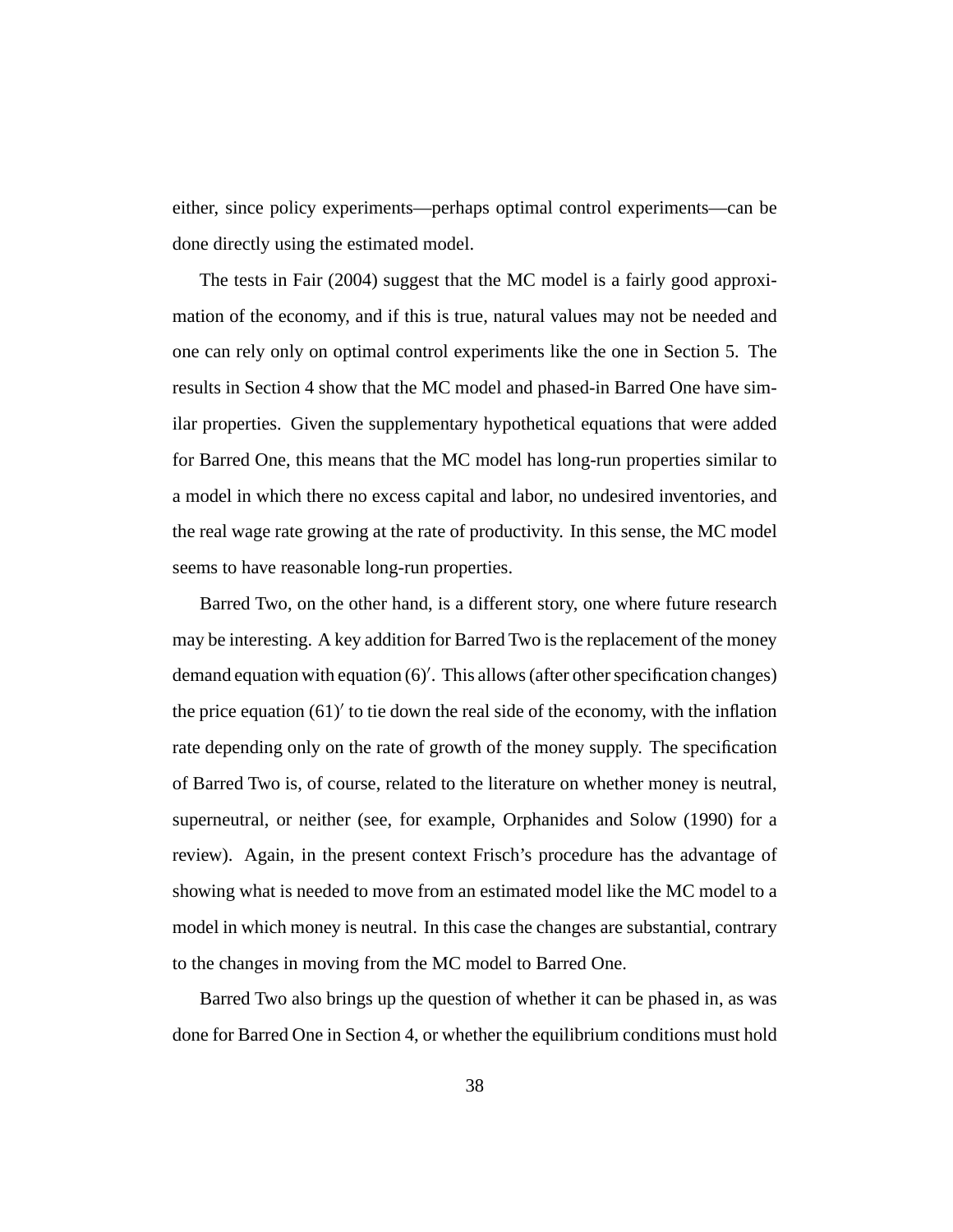every period. If, for example, equation (6)' does not hold for some period, a change in the growth rate of the money supply will not result in the same percentage point change in inflation, and so output growth will change. Money will not be neutral. Exactly how Barred Two might be specified to allow for a gradual adjustment to equilibrium is left for future research.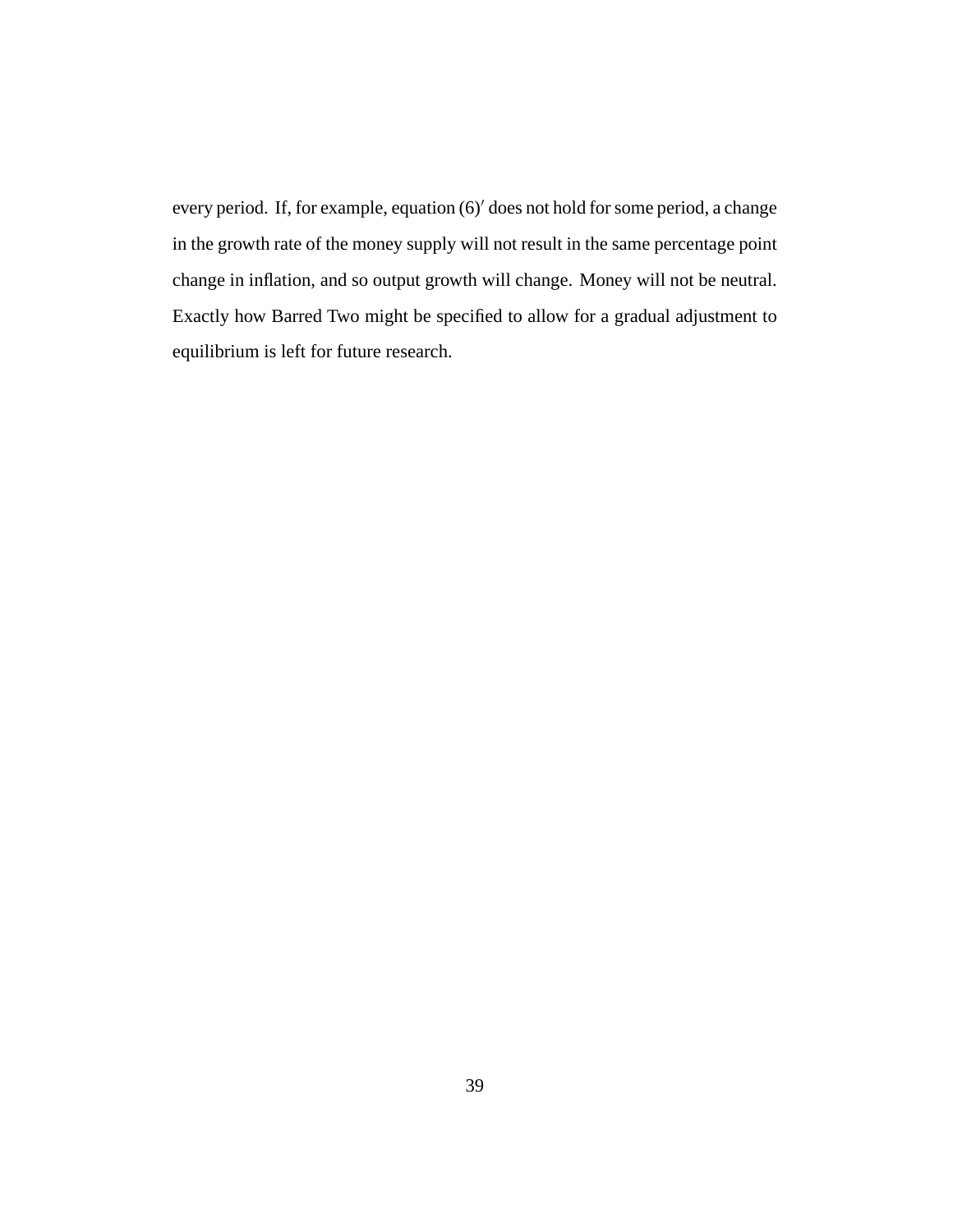### **References**

- [1] Bomfim, Antulio, 1997, "The Equilibrium Fed Funds Rate and the Indicator Properties of Term-Structure Spreads," *Economic Inquiry*, 35, 830-846.
- [2] Clark, Peter, 1987, "The Cyclical Component of U.S. Economic Activity," *Quarterly Journal of Economics*, 102, 797-814.
- [3] Dewald, William G., and Harry G. Johnson, 1963, "An Objective Analysis of American Monetary Policy, 1952-61," in Deane Carson, ed., *Banking and Monetary Studies* (Homewood, IL: Richard D. Irwin), 171-189.
- [4] Evans, George W., and Garey Ramey, 2003, "Adaptive Expectations: Underparameterization, and the Lucas Critique."
- [5] Fair, Ray C., 1978, "The Sensitivity of Fiscal Policy Effects to Assumptions about the Behavior of the Federal Reserve," *Econometrica*, 46, 1165-1179.
- [6] Fair, Ray C., 2004, *Estimating How the Macroeconomy Works*. Cambridge, MA: Harvard University Press.
- [7] Friedman, Milton, 1968, "The Role of Monetary Policy," *American Economic Review*, 58, 1-17.
- [8] Frisch, Ragnar, 1936, "On the Notion of Equilibrium and Disequilibrium," *The Review of Economic Studies*, 3, 100-105.
- [9] Gordon, Robert J., 1998, "Foundations of the Goldilocks Economy: Supply Shocks and the Time-Varying NAIRU," *Brookings Papers on Economic Activity*, 297-333.
- [10] Hood, William C., and Tjalling C. Koopmans, eds., 1953, *Studies in Econometric Method*, Cowles Monograph 14. New Haven: Yale University Press.
- [11] Koopmans, Tjalling C., ed., 1950, *Statistical Inference in Dynamic Economic Models*, Cowles Monograph 10. New Haven: Yale University Press.
- [12] Kuttner, Kenneth, 1994, "Estimating Potential Output as a Latent Variable," *Journal of Business and Economic Statistics*, 12, 361-368.
- [13] Laubach, Thomas, and John C. Williams, 2003, "Measuring the Natural Rate of Interest," *The Review of Economics and Statistics*, 85, 1063-1070.